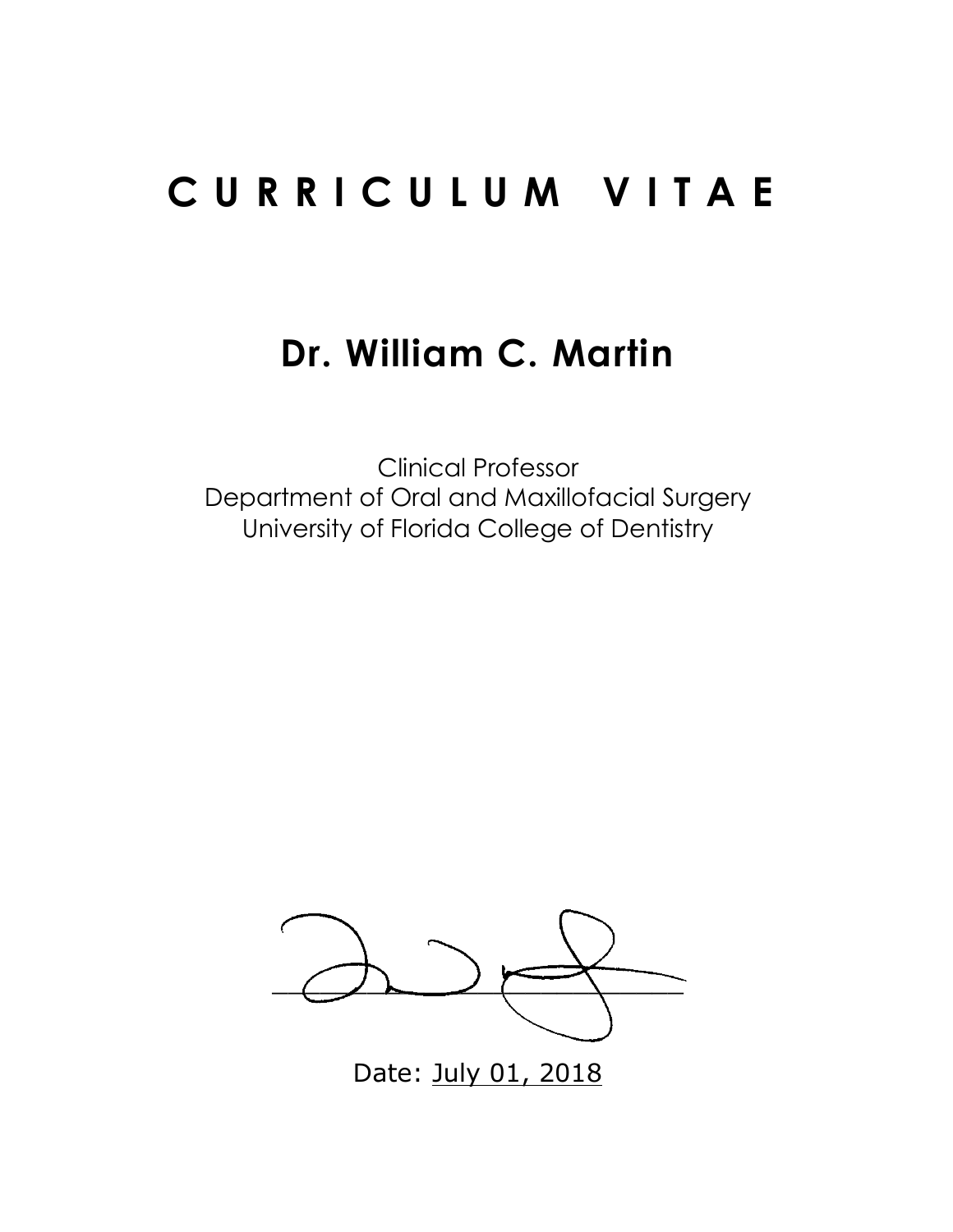# **1. BIOGRAPHICAL INFORMATION**

Business Address and Telephone: Center for Implant Dentistry

Name: William Christopher Martin

College of Dentistry University of Florida 1600 SW Archer Road. D7-6 Gainesville, FL 32610 (352) 273-6715 wmartin@dental.ufl.edu

# **2. EMPLOYMENT HISTORY**

| 2016 – Present | Clinical Professor, Department of Oral and Maxillofacial Surgery           |
|----------------|----------------------------------------------------------------------------|
| 2007 - 2016    | Clinical Associate Professor, Department of Oral and Maxillofacial Surgery |
| 2003 - 2007    | Clinical Assistant Professor, Department of Oral and Maxillofacial Surgery |
| 2000 - 2007    | Clinical Assistant Professor, Department of Prosthodontics                 |

# **3. AREAS OF SPECIALIZATION**

Board Certified: Prosthodontics (2006)

Areas of Specialization: Fixed Prosthodontics, Removable Prosthodontics and Implant Prosthodontics.

## **4. EDUCATIONAL BACKGROUND**

Teaching Fellow, Center for Implant Dentistry, Gainesville, FL M.S., Oral Biology, Baylor College of Dentistry, Dallas, TX Certificate in Prosthodontics, Baylor College of Dentistry, Dallas, TX D.M.D. with Honors, College of Dentistry, University of Florida, Gainesville, FL

# **5. BOARDS AND COMMITTEES**

| Digital Dentistry Development Committee - U of F COD                  |
|-----------------------------------------------------------------------|
| Promotion and Tenure Committee – U of F COD                           |
| Scientific Committee – North American ITI 2019                        |
| Organizing Committee - North American ITI 2019                        |
| <b>IJOMI - Reviewer</b>                                               |
| Education Committee - ITI (International Team for Implantology)       |
| Editorial Board - ITI Online Academy                                  |
| Project Lead Team - ITI Online Academy                                |
| US Section Leadership - ITI                                           |
| Curriculum Development Project Member - ITI                           |
| Executive Board, DevRight LLC                                         |
| OMFS Faculty Search Committee - U of F COD                            |
| Organizing & Scientific Committee - ITI ASM 2018                      |
| Scientific Committee – North American ITI 2016                        |
| Organizing Committee - North American ITI 2016                        |
| OMFS Faculty Search Committee (2 positions) – U of F COD              |
| Scientific Committee - North American ITI - 2014                      |
| Scientific Committee – Academy of Osseointegration                    |
| Abstract & Poster Committee - Judge - ITI World Symposium, Geneva, CH |
| Scientific Committee - North American ITI 2011                        |
| Curriculum Development Committee, North American ITI                  |
| Esthetics Review Board, North American ITI                            |
|                                                                       |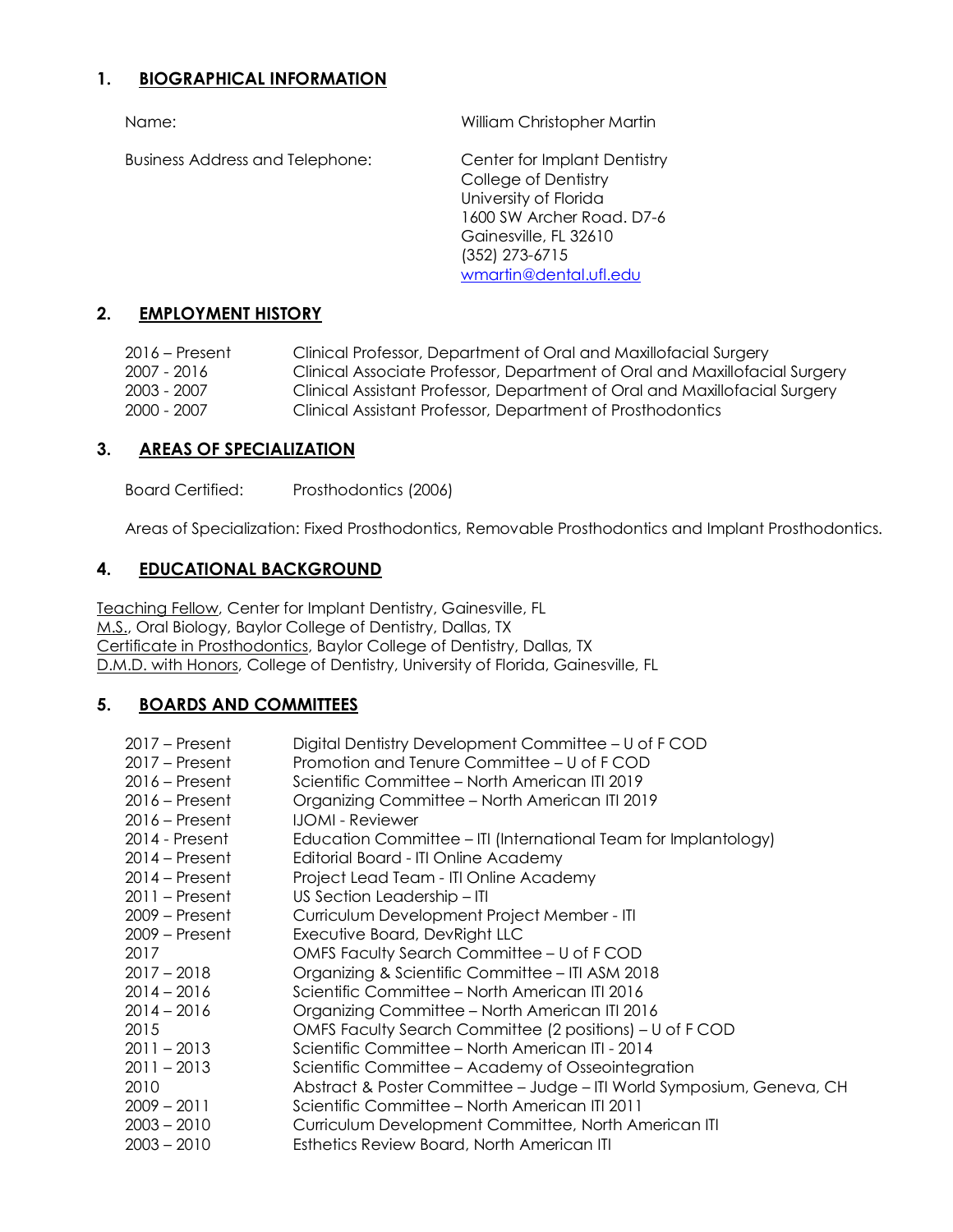| $2003 - 2010$ | Product Competence Team (synOcta®) – Corporate – Straumann AG |
|---------------|---------------------------------------------------------------|
| $2003 - 2009$ | Publications Advisory Committee, - U of F COD                 |
| $2007 - 2009$ | Development Committee - International Team for Implantology   |
| $2004 - 2005$ | Editorial Board - Esthetic Treatment Guide Vol. 1 - ITI       |
| $2004 - 2005$ | Jury – Esthetic Case Competition – Straumann, AG              |
| 2004          | Search Committee - IT director - U of F COD                   |
| $2003 - 2008$ | Quick Recovery Focus Group - U of F COD                       |
| $2003 - 2008$ | Information Technology Committee - U of FCOD                  |

# **6. POSITIONS HELD**

| 2018 – Present | Chairman - US Section ITI                       |
|----------------|-------------------------------------------------|
| 2014 - Present | Video Editor - ITI Online Academy               |
| 2013 – Present | Director, North Florida ITI Study Club          |
| 2011 - Present | Director, Center for Implant Dentistry          |
| 2014 - 2018    | Education Delegate - US Section ITI             |
| 2011 - 2014    | Communications Officer - US Section ITI         |
| 2000 - 2011    | Clinical Director, Center for Implant Dentistry |
|                |                                                 |

# **7. TEACHING, ADVISING, MENTORING AND GRADUATE COMMITTEES**

# *TEACHING*

| $2018 -$ Present | Course Director DEN 8290, Integrating the Digital Workflow in Implant Dentistry,<br>University of Florida, College of Dentistry                            |
|------------------|------------------------------------------------------------------------------------------------------------------------------------------------------------|
| $2014$ – Present | Course Director DEN 6905, Graduate Level - Implant Dentistry Surgical and<br>Prosthodontic Considerations, University of Florida, College of Dentistry     |
| $2011$ – Present | Course Faculty DEN 6905, Graduate Level - Dental Photography, University of<br>Florida College of Dentistry                                                |
| $2010 - Present$ | Course Faculty DEN 6905, Current Implant literature review, Graduate<br>Prosthodontic Department                                                           |
| $2003$ – Present | Course Faculty, Dental Implant Seminars Series, Literature Review, and Case<br>Conference in Implant Dentistry. University of Florida College of Dentistry |
| $2003$ – Present | Course Faculty, DEN 8290 (18009), Surgical and Prosthodontic Considerations<br>for Implant Therapy. University of Florida, College of Dentistry            |
| $2000$ – Present | Course Faculty, Pre-Doctoral Clinical Instruction Implant Dentistry, Center for<br>Implant Dentistry (Student/patient treatment)                           |
| 1999 - Present   | Course Faculty, DEN 7411C, Overview of Implant Dentistry,<br>University of Florida, College of Dentistry                                                   |
| $2009 - 2011$    | Course Faculty, DEN 8290 - Elective, Dental Photography, University of Florida<br>College of Dentistry                                                     |
| $2002 - 2011$    | Course Director, Speaker Development Series, US ITI                                                                                                        |
| $2005 - 2008$    | Course Director, DEN 8290 - Elective, Dental Photography, University of Florida<br>College of Dentistry                                                    |
| $2003 - 2008$    | Course Faculty, DEN, 6250 C, Pain and Anxiety Control in Dental Patients,<br>University of Florida College of Dentistry                                    |
| $1998 - 1999$    | Graduate Teaching Assistant, Restorative Department,<br>Baylor College of Dentistry, Dallas, Texas                                                         |
| $1995 - 1996$    | Student Teaching Assistant, Department of Prosthodontics,<br>University of Florida, College of Dentistry                                                   |

# *ADVISING/MENTORING*

| $2017$ – Present | Dr. Ahmet Orgev - Post-doc Fellowship |
|------------------|---------------------------------------|
| 2015 - Present   | Dr. Luiz Gonzaga - Faculty Mentorship |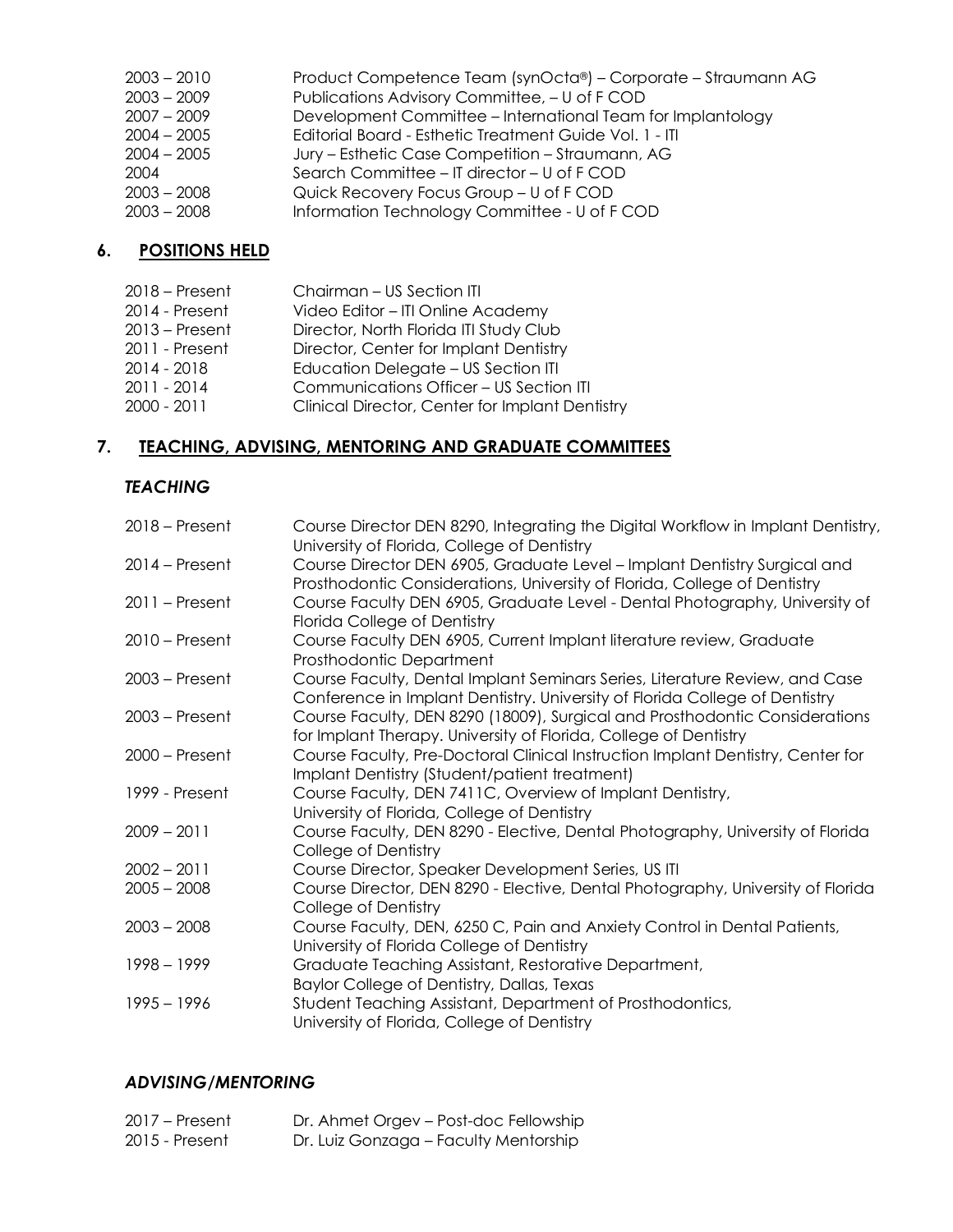| $2016 - 2017$ | Dr. Daniel Baumer – Post-doc Fellowship             |
|---------------|-----------------------------------------------------|
| $2016 - 2017$ | Dr. Lydia Legg - Post-doc Fellowship                |
| $2015 - 2016$ | Dr. Husain Harianawala - Post-doc Fellowship        |
| $2014 - 2015$ | Dr. Adam Hamilton – Post-doc Fellowship             |
| $2013 - 2014$ | Dr. Jang-Ching Chou – Post-doc Fellowship           |
| $2011 - 2013$ | Dr. Neel Patel - Post-doc Fellowship                |
| $2010 - 2011$ | Dr. Michael Patras - Post-doc Fellowship            |
| $2009 - 2010$ | Dr. Luiz Gonzaga - Post-doc Fellowship              |
| $2008 - 2009$ | Dr. Kajoorn Kungsadalpipob - Post-doc Fellowship    |
| $2008 - 2009$ | Dr. Juan-Pablo Villarreal - Post-doc Fellowship     |
| $2007 - 2008$ | Dr. Ailsa Nicol - Post-doc Fellowship               |
| $2007 - 2007$ | Dr. Jamil Alayan - Post-doc Fellowship              |
| $2006 - 2007$ | Dr. Roy Rosado – Post-doc Fellowship                |
| $2006 - 2007$ | Dr. Arne Boeckler - Post-doc Fellowship             |
| $2005 - 2006$ | Dr. Hidekazu Hayashi - Post-doc Fellowship          |
| $2004 - 2006$ | Dr. Yuksel Erpardo - Post-doc Fellowship            |
| 2004 - 2005   | Dr. Zhara Rashid - Post-doc Fellowship              |
| $2003 - 2004$ | Dr. Banu Karayazgan - Post-doc Fellowship           |
| $2002 - 2003$ | Dr. Robert Santosa - Post-doc Fellowship            |
| $2001 - 2002$ | Dr. Chatchai Kunavisarut - Post-doc Fellowship      |
| $2001 - 2002$ | Dr. Corina Marilena Cristache - Post-doc Fellowship |
| $2000 - 2001$ | Dr. Michael Heffernan - Post-doc Fellowship         |

# *GRADUATE COMMITTEE MEMBER*

| $2016 -$ Current | Dr. Carolyn Truong - Masters - Prosthodontics |
|------------------|-----------------------------------------------|
| $2016 -$ Current | Dr. Andrea Marable - Masters - Prosthodontics |
| $2013 - 2016$    | Dr. Lydia Legg – Masters - Prosthodontics     |
| $2012 - 2015$    | Dr. Joshua Perry - Masters - Prosthodontics   |
| $2012 - 2014$    | Dr. Adam Jones – Masters – Prosthodontics     |
| $2010 - 2011$    | Dr. Haya Alabhool – Masters - Prosthodontics  |
| $2009 - 2010$    | Dr. Aline Bowers - Masters - Prosthodontics   |

# **8. CREATIVE WORKS OR ACTIVITIES**

Developed an advanced hands-on workshop that focuses on full-arch planning and placement of implants with simultaneous denture conversion for immediate loading. This workshop incorporates CBCT guided planning and surgery (parallel and tilted implant positioning), abutment selection and step-by-step denture conversion.

Developed a hands-on workshop that incorporates digital planning (CBCT with software), desktop scanning, CBCT guided surgery and restoration of a clinical straightforward situation for replacement of missing teeth 29-31.

Developed a workshop and manual utilizing macro-videography for dental applications

Developed a comprehensive hands-on curriculum highlighting the use of CBCT Guided Surgery in the placement of two maxillary implants into a simulated patient model.

Developed a comprehensive hands-on curriculum utilizing the Straumann Dental Implant System highlighting immediate load techniques in the edentulous arch.

Implemented interactive lectures for CE participants based upon Turning Point Technologies (RF devices) and PowerPoint software.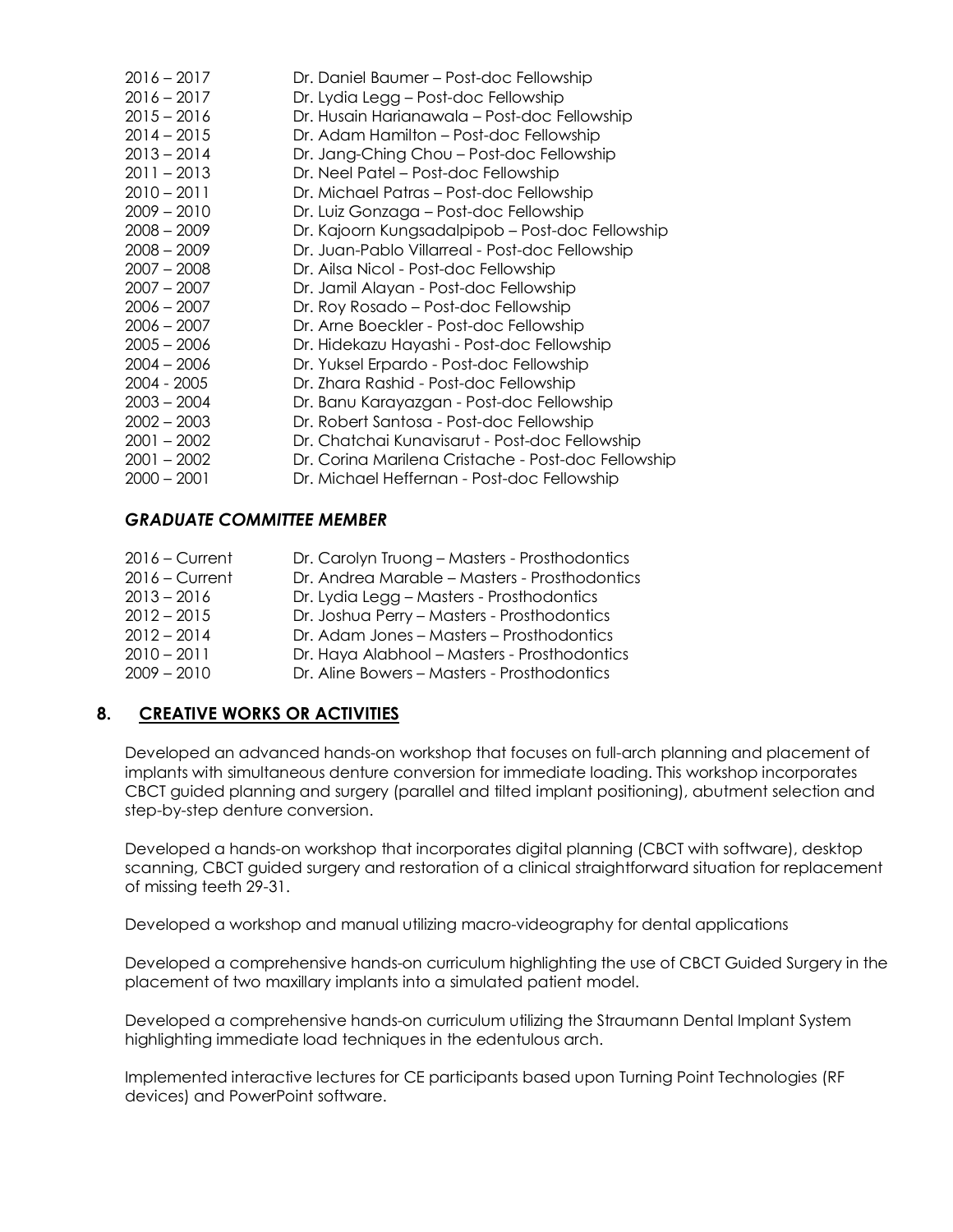Created a website that CE participants could visit to review a QuickTime (.mov) movie of the lecture presented at course previously attended. Future plans are to develop a comprehensive website for Patients, Students and Doctors that is located at the UFCD homepage.

Developed several dental instruments to aid in the clinical treatment of patients with dental implants. One was accepted by the University of Florida to pursue patent protection.

Assisted in the development of a Continuum in Implant Dentistry, A seven weekend multi-disciplinary and comprehensive continuing education course on implant dentistry.

Assisted in the development of the Executive Training Seminars, A two week course designed to train entry level sales representatives and executives for Straumann USA about dentistry and dental implants.

Developed a comprehensive hands-on curriculum utilizing the Straumann Dental Implant System. Models for partial edentulism and complete edentulism were designed.

Developed a surgical template hands-on curriculum that is based on current techniques sited in peer-reviewed journals.

Developed a restorative hands-on curriculum focused on addressing current restorative techniques utilized in the treatment of partial and completely edentulous patients.

Developed an interactive CD-ROM for the dental professional aimed at disseminating large amounts of clinical and laboratory information related to the University of Florida's Center for Implant Dentistry and its related components.

Developed an ongoing seminar based lecture series for faculty, residents and students at the University of Florida related to the field of Implant Dentistry.

## **9. RESEARCH AND PUBLICATIONS**

## *RESEARCH*

| $2017 -$ Current | Co-Investigator - The Influence of an Occlusal Access Hole and/or Basal<br>Denture ToothSurface Relief on Fatigue Fracture Load of SR Ortholingual DCL<br>(Blueline) Denture Teeth. PI - Legg, L, Martin W, Mecholsky Jr. J, Roulet JF, Perry,<br>J.                                                                                                       |
|------------------|------------------------------------------------------------------------------------------------------------------------------------------------------------------------------------------------------------------------------------------------------------------------------------------------------------------------------------------------------------|
| $2017 -$ Current | Co-Investigator - Comparison of Two Techniques for Anodizing Prosthetic<br>Components for Implant Restorations. PI - Miller E, Gonzaga L, Martin W                                                                                                                                                                                                         |
| 2015 - Current   | Principle Investigator - Immediate Placement of the Straumann® Bone Level<br>Tapered Implant with Early Loading in Single Tooth Gaps in the Maxilla and<br>Mandible Compared to Delayed Placement (5-year multicenter, randomized<br>controlled clinical trial)                                                                                            |
| $2007 - 2013$    | Principle Investigator - Randomized, controlled clinical study comparing<br>submerged vs. trans-mucosal placement of Straumann® Bone Level implants<br>in the anterior maxilla and mandible by evaluation of the change in bone<br>level between 1st stage surgery and 6 months post surgery. 45,187.50<br>12/15/2007 - 02/14/2014 Martin Role: Prin. Inv. |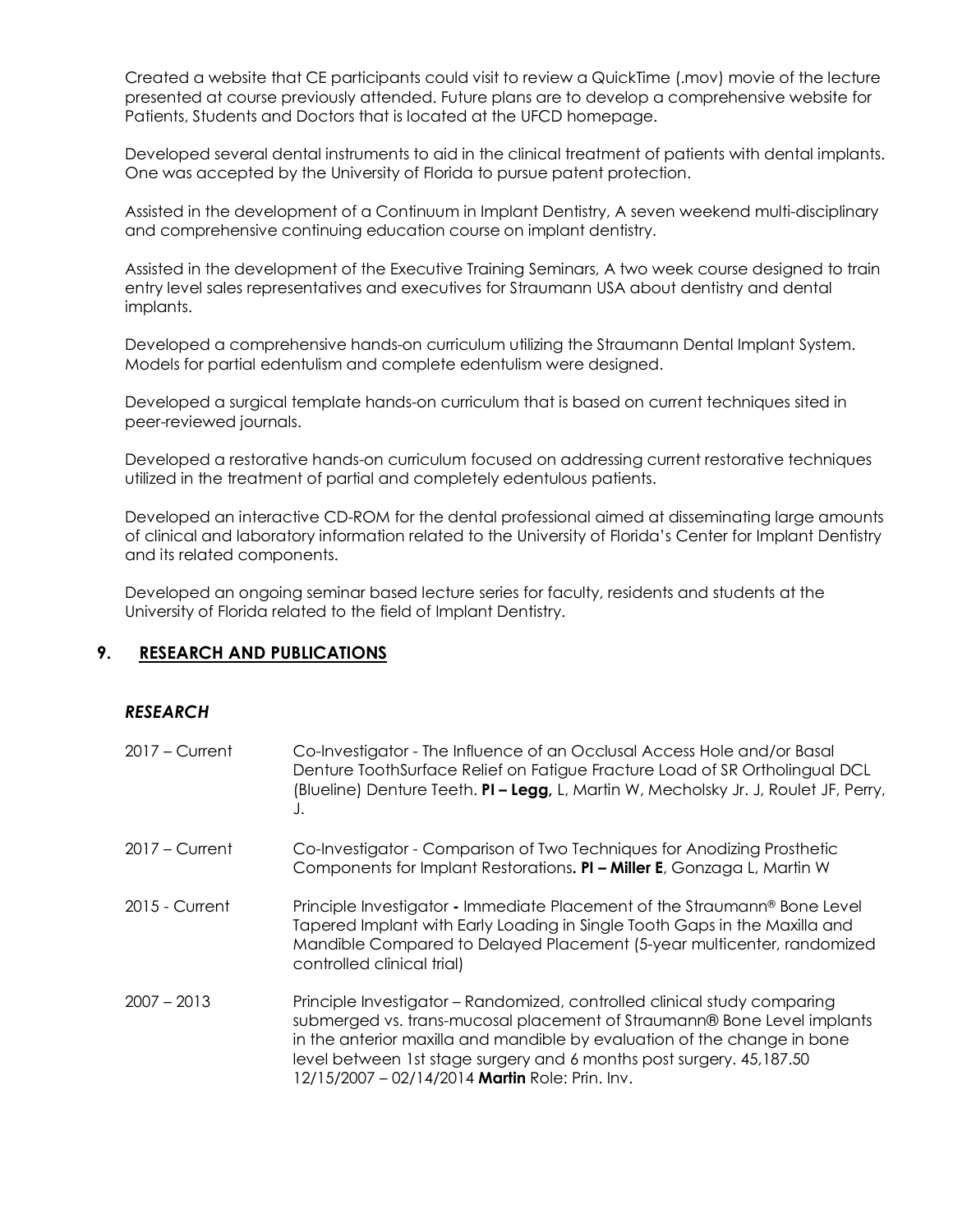| $2004 - 2011$ | Principle Investigator - SLActive Clinical Trial – Early Loading of New Surface<br>Straumann 4.1 and 4.8 mm Diameter Implants in the Mandible and Maxilla: A<br>Post Market Monitoring. 76,958.22 12/01/2004 - 11/30/2010<br><b>Martin</b> Role: Prin. Inv. |
|---------------|-------------------------------------------------------------------------------------------------------------------------------------------------------------------------------------------------------------------------------------------------------------|
| 1999 - 2005   | Restorations supported by single ITI dental implants with a modified (SLA)<br>surface and loading chronology. A five-year prospective, multi-center study.<br>Straumann AG, Investigator.                                                                   |
| 2002 - 2003   | In Vitro Study: Effects of a cementing technique in addition to luting agent on<br>the uni-axial retention force of a single tooth implant restoration.                                                                                                     |
| 2000 - 2004   | Immediate loading of MonoType Implants (ITI-Straumann) with cross-arch<br>stabilization in the edentulous mandible.                                                                                                                                         |

# *REFEREED JOURNALS ( h-index 16, 1758 Citations (01-17)*

Chou JC, Lin WS, Thompson G, Martin WC. Shade analysis by digitally flipping shade tabs. Submitted to Journal of Prosthetic Dentistry

Ruskin J, Howard K, Martin W. Surgical Risk Assessment for Dental Implants. Decisions in Dentistry. 2017 Jan:14-21.

Patras M, Martin W. Simplified custom impression post for implant supported restorations. J Prosthet Dent. 2016 May;115(5):556-9.

Sanz M, Ivanoff CJ, Weingart D, Wiltfang J, Gahlert M, Cordaro L, Ganeles J, Bragger U, Jackowski J, Martin WC, Jung RE, Chen S, Hammerle C "Clinical and Radiologic Outcomes after Submerged and Transmucosal Implant Placement with Two-Piece Implants in the Anterior Maxilla and Mandible: 3- Year Results of a Randomized Controlled Clinical Trial", Clin Implant Dent Relat Res. 2015 April;17(2):234-46; doi: 10.1111/cid.12107. Epub 2013 Jul.9

Jones AR, Martin W. Comparing pink and white esthetic scores to layperson perception in the singletooth implant patient. Int J Oral Maxillofac Implants. 2014 Nov-Dec;29(6):1348-53.

Morton D, Chen ST, Martin WC, Levine RA, Buser D. Consensus statements and recommended clinical procedures regarding optimizing esthetic outcomes in implant dentistry. Int J Oral Maxillofac Implants. 2014;29 Suppl:216-20. doi:10.11607/jomi.2013.g3. PubMed PMID: 24660199

Martin WC, Pollini A, Morton D. The influence of restorative procedures on esthetic outcomes in implant dentistry: a systematic review. Int J Oral Maxillofac Implants. 2014;29 Suppl:142-54. doi: 10.11607/jomi 2014suppl.g3.1.PubMed PMID: 24660196.

Lin WS, Harris BT, Zandinejad A, Martin WC, Morton D. Use of prefabricated titanium abutments and customized anatomic lithium disilicate structures for cement-retained implant restorations in the esthetic zone. J Prosthet Dent. 2014 Mar;111(3):181-5. doi: 10.1016/j.prosdent.2013.07.013. Epub 2013 Dec 18. PubMed PMID: 24360007.

Morton D, Chen ST, Martin WC, Levine R, Buser D. Consensus Statements and Recommended Clinical Procedures Regarding Optimizing Esthetic Outcomes in Implant Dentistry. Int J Oral Maxillofac Implants. 2013 Aug 15. doi: 10.11607/jomi.2013.g3. [Epub ahead of print] PubMed PMID: 23951562.

Patras M, Martin W, Sykaras N. A Novel Surgical Template Design in Staged Dental Implant Rehabilitations. J Oral Maxillofac Res. 2012 Jul 1;3(2):e5. doi: 10.5037/jomr.2012.3205. PubMed PMID: 24422012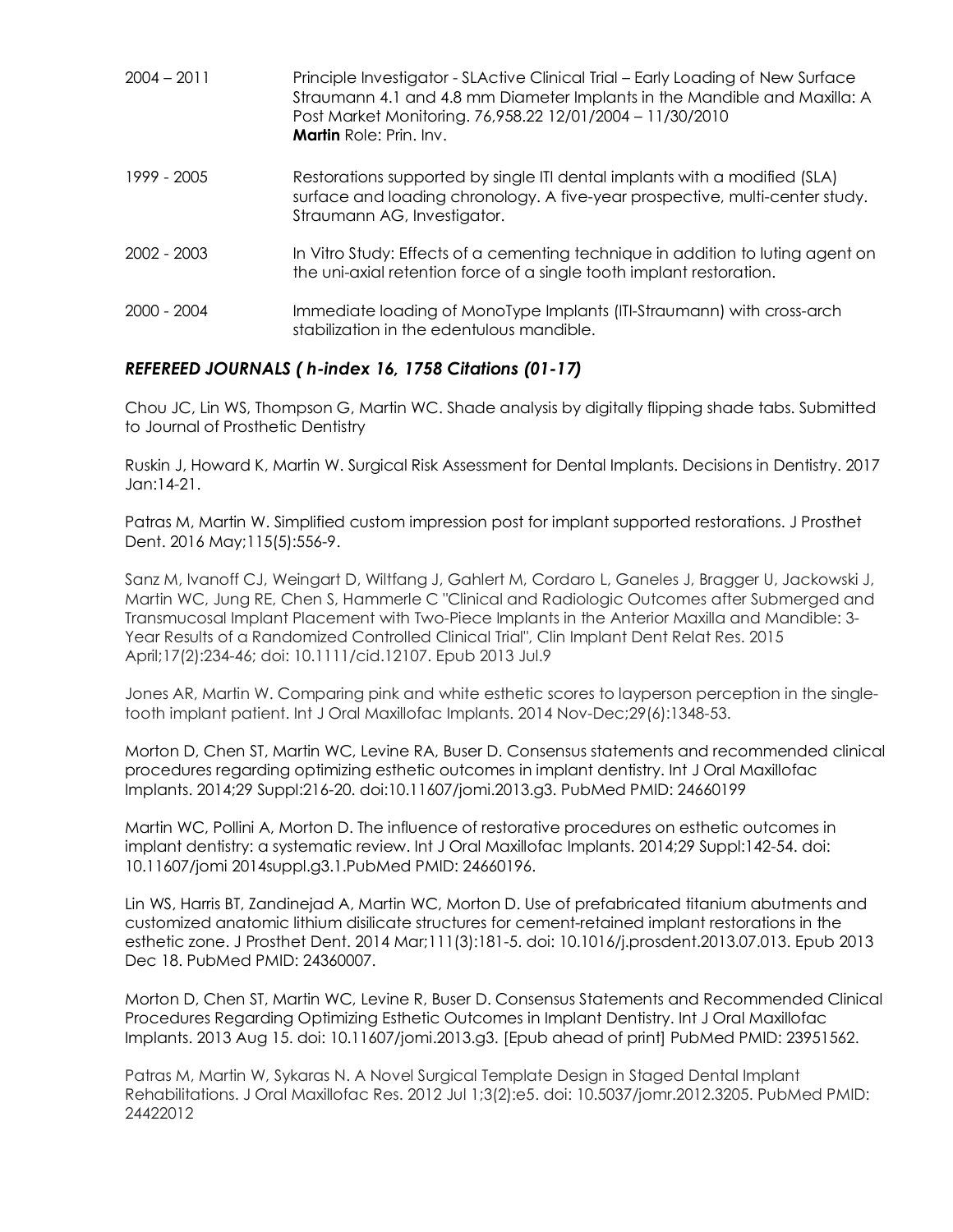Martin W, Morton D, Ruskin J. Planning for esthetics--Part II: Adjacent implant restorations. Tex Dent J. 2012 Mar;129(3):326-33. PubMed PMID: 22667065.

Martin W, Morton D, Ruskin J. Planning for esthetics--part 1: single tooth bone level implant restorations. Tex Dent J. 2011 Dec;128(12):1298-9. PubMed PMID: 22375448.

Hämmerle CH, Jung RE, Sanz M, Chen S, Martin WC, Jackowski J; Multicenter study group. Submerged and transmucosal healing yield the same clinical outcomes with two-piece implants in the anterior maxilla and mandible: interim 1-year results of a randomized, controlled clinical trial. Clin Oral Implants Res. 2012 Feb;23(2):211-9. doi: 10.1111/j.1600-0501.2011.02210.x. Epub 2011 Jul 4. PubMed PMID: 21722188.

Santosa RE, Martin W, Morton D. Effects of a cementing technique in addition to luting agent on the uniaxial retention force of a single-tooth implant-supported restoration: an in vitro study. Int J Oral Maxillofac Implants. 2010 Nov-Dec;25(6):1145-52. PubMed PMID: 21197491.

Morton D, Bornstein MM, Wittneben JG, Martin WC, Ruskin JD, Hart CN, Buser D. Early loading after 21 days of healing of nonsubmerged titanium implants with a chemically modified sandblasted and acid-etched surface: two-year results of a prospective two-center study. Clin Implant Dent Relat Res. 2010 Mar;12(1):9-17. Epub 2009 Sep 9. PubMed PMID: 19744195.

Cochran DL, Schou S, Heitz-Mayfield LJ, Bornstein MM, Salvi GE, Martin WC. Consensus statements and recommended clinical procedures regarding risk factors in implant therapy. Int J Oral Maxillofac Implants. 2009;24 Suppl:86-9. PubMed PMID: 19885436.

Martin W, Lewis E, Nicol A. Local Risk Factors for Implant Therapy. Int J Oral Maxillofac Implants 2009;24(Suppl):1-11. PubMed PMID: 19885433.

Morton D, Martin WC, Ruskin JD. Implants in children and adolescents. The Journal of Pediatric Dental Care. 2006; 12(3): 27-29

Buser D., Martin W., Belser U., Optimizing Esthetics for Implant Restorations in the Anterior Maxilla: Anatomical and Surgical Considerations. Int J Oral Maxillofac Implants 2004;19(Suppl):43-61. PubMed PMID: 15635945.

Morton D, Martin WC, Ruskin JD. Single-stage Straumann dental implants in the aesthetic zone: considerations and treatment procedures. J Oral Maxillofac Surg. 2004 Sep;62(9 Suppl 2):57-66. PMID: 15332182.

Heffernan M, Martin W, Morton D. Prognosis of endodontically treated teeth? Point. Quintessence Int. 2003 Jul-Aug;34(7):558-60. PubMed PMID: 12946076.

Martin W, Heffernan M, Ruskin J. Template fabrication for a midpalatal orthodontic implant: technical note. Int J Oral Maxillofac Implants. 2002 Sep-Oct;17(5):720-2. PMID: 12381074.

Martin WC, Woody RD, Miller BH, Miller AW. Implant abutment screw rotations and preloads for four different screw materials and surfaces. J Prosthet Dent. 2001 Jul;86(1):24-32. PubMed PMID: 11458261.

Keith SE, Martin WC. Simple method for creating a casting orientation mark on ringless investment molds. J Prosthet Dent. 1999 Feb;81(2):243-4. No abstract available. PMID: 9922443.

# *TEXTBOOKS*

Martin W, Chappuis V. ITI Treatment Guide 10. Materials and Techniques for Optimal Esthetic Outcomes: Single-Tooth Replacement. Quintessence Publications, 2017.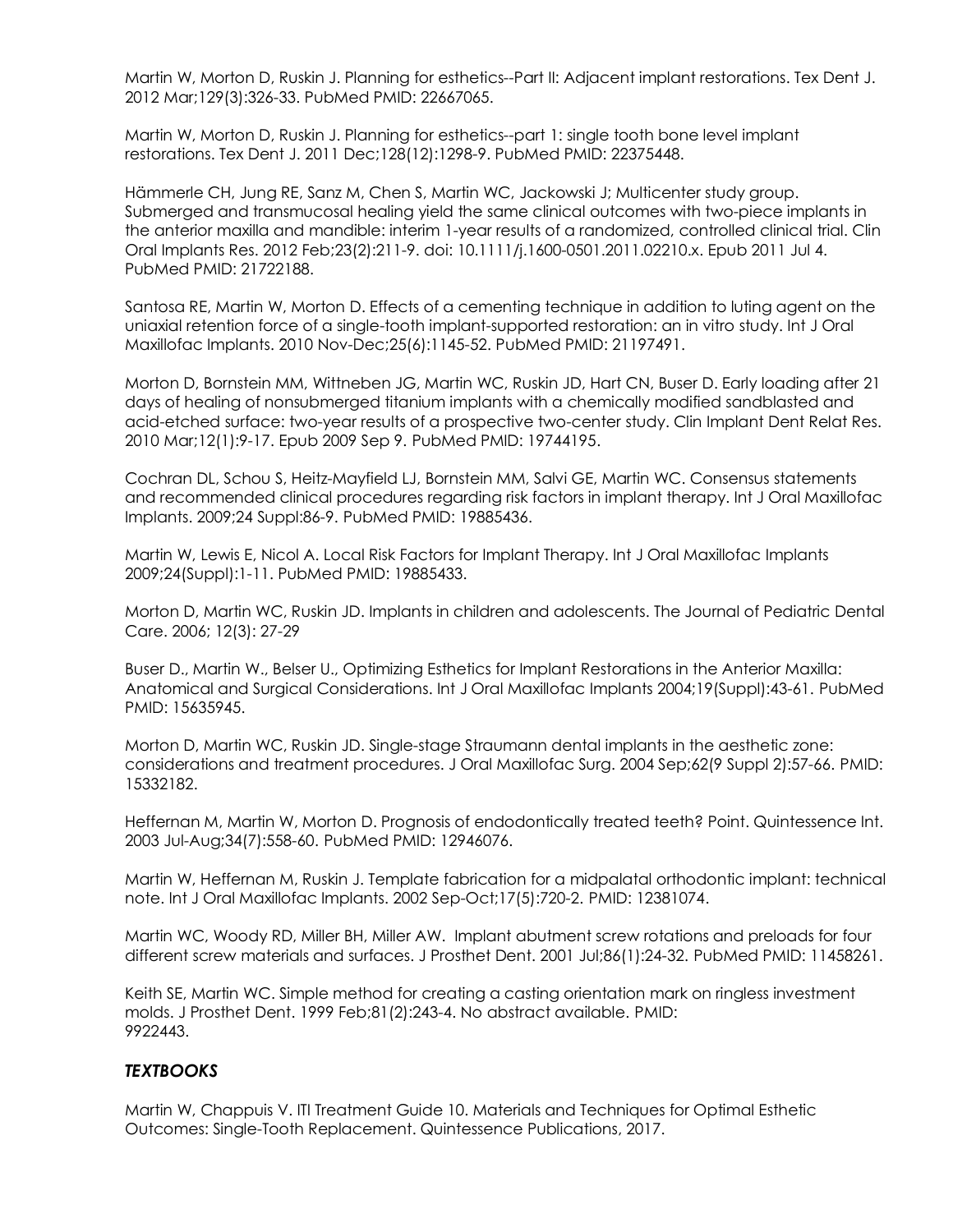Dawson A, Chen S, Belser U, Buser D, Cordaro L, Martin W. SAC Classification in Implant Dentistry. Editors: Dawson A, Chen S. Quintessence Publications, 2009.

Belser U, Buser D, Hammerle C, Jung R, Martin W, Morton D, Schmid B. ITI Treatment Guide. Implant Therapy in the Esthetic Zone: Single Tooth Replacements. Editors: Belser U, Buser D, Wismeijer. Quintessence Publications, 2006.

Contributing Author, Syllabus of Prosthetics for Osseointegrated Implants, Douglas P. Clepper, DMD, Omega Publications 2003.

Contributing Author, Fundamentals of Periodontics, Wilson T.G., Gorman K.S. Second Edition Quintessence Publications 2002.

## *TEXT BOOK CHAPTERS*

Martin W, Ruskin J. Replacement of Two Central Incisors with Non-Splinted Crowns on Tissue-Level Implants. pp. 105-115. In: Wittneben J.G., Weber H.P. ITI Treatment Guide Volume 6. Extended Edentulous Spaces in the Esthetic Zone. Editors: Wismeijer D, Chen S, Buser D. Quintessence Publishing. Quintessence Publications, 2012.

Martin W, Ruskin J. Replacement of Teeth 12 and 13 with Tissue-Level Implants. pp. 220-230. In: Wittneben J.G., Weber H.P. ITI Treatment Guide Volume 6. Extended Edentulous Spaces in the Esthetic Zone. Editors: Wismeijer D, Chen S, Buser D. Quintessence Publishing. Quintessence Publications, 2012.

Dawson A, Martin W. Restorative Modifiers. In: Dawson A, Chen S, Belser U, Buser D, Cordaro L, Martin W. SAC Classification in Implant Dentistry. Editors: Dawson A, Chen S. Quintessence Publications, 2009.

Dawson A, Martin W, Belser U. Principles of Restorative Classification. In: Dawson A, Chen S, Belser U, Buser D, Cordaro L, Martin W. SAC Classification in Implant Dentistry. Editors: Dawson A, Chen S. Quintessence Publications, 2009.

Martin W, Ruskin J. A Complex Partially Edentulous Case. In: Dawson A, Chen S, Belser U, Buser D, Cordaro L, Martin W. SAC Classification in Implant Dentistry. Editors: Dawson A, Chen S. Quintessence Publications, 2009.

Martin W. Patient Evaluation and Planning Considerations. In: Fugazzotto P. Implant and Regenerative Therapy in Dentistry. A Guide to Decision Making. Wiley-Blackwell Publishing, 2009.

Morton D, Martin W, Buser D. General principles for the pre-treatment assessment of and planning for partially dentate patients receiving dental implants. pp. 19-27. In: Morton D, Ganeles J. ITI Treatment Guide. Loading Protocols in Implant Dentistry: The Partially Dentate Patient. Editors: Wismeijer D, Buser D, Belser U. Quintessence Publishing. Quintessence Publications, 2007.

Martin W, Ruskin J. Replacement of Multiple Teeth in a Partially Dentate Posterior Mandible with a Fixed Partial Denture Using an Early Loading Protocol. In: Morton D, Ganeles J. ITI Treatment Guide. Loading Protocols in Implant Dentistry: The Partially Dentate Patient. Editors: Wismeijer D, Buser D, Belser U. Quintessence Publishing. Quintessence Publications, 2007.

Martin W, Morton D, Buser D. Pre-operative Analysis and Prosthetic Treatment Planning in Esthetic Implant Dentistry. In: Belser U, Buser D, Hammerle C, Jung R, Martin W, Morton D, Schmid B. ITI Treatment Guide. Implant Therapy in the Esthetic Zone: Single Tooth Replacements. Editors: Belser U, Buser D, Wismeijer. Quintessence Publications, 2006.

Buser D, Martin W, Belser U. How to Achieve Optimal Esthetic Results. In: Belser U, Buser D, Hammerle C, Jung R, Martin W, Morton D, Schmid B. ITI Treatment Guide. Implant Therapy in the Esthetic Zone: Single Tooth Replacements. Editors: Belser U, Buser D, Wismeijer. Quintessence Publications, 2006.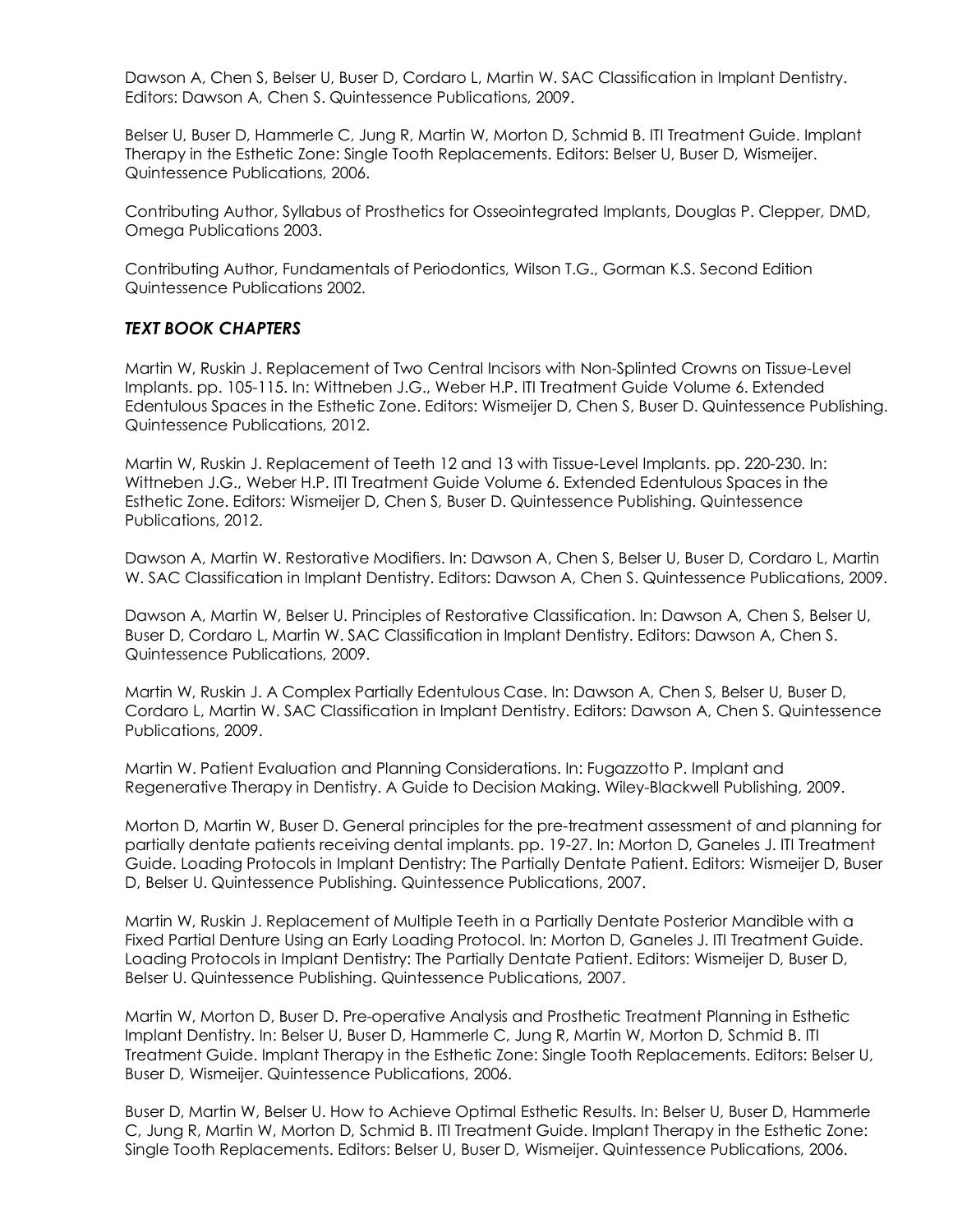Martin W. Replacement of an Upper Right Central Incisor with a Regular Neck Implant, Restored with a Full-Ceramic Crown. In: Belser U, Buser D, Hammerle C, Jung R, Martin W, Morton D, Schmid B. ITI Treatment Guide. Implant Therapy in the Esthetic Zone: Single Tooth Replacements. Editors: Belser U, Buser D, Wismeijer. Quintessence Publications, 2006.

Martin W. Replacement of an Upper Right Central Incisor with a Regular Neck Implant, Restored with a Ceramo-Metal Crown, Transocclusally Screwed. In: Belser U, Buser D, Hammerle C, Jung R, Martin W, Morton D, Schmid B. ITI Treatment Guide. Implant Therapy in the Esthetic Zone: Single Tooth Replacements. Editors: Belser U, Buser D, Wismeijer. Quintessence Publications, 2006.

Martin W. Replacement of Congentially Missing Upper Lateral Incisors with Narrow Neck Implants, Restored with Ceramo-Metal Crowns, Cemented. In: Belser U, Buser D, Hammerle C, Jung R, Martin W, Morton D, Schmid B. ITI Treatment Guide. Implant Therapy in the Esthetic Zone: Single Tooth Replacements. Editors: Belser U, Buser D, Wismeijer. Quintessence Publications, 2006.

Martin W. Replacement of an Upper Right Lateral Incisor with a Narrow Neck Implant, Restored with a Ceramo-Metal Crown, Cemented. In: Belser U, Buser D, Hammerle C, Jung R, Martin W, Morton D, Schmid B. ITI Treatment Guide. Implant Therapy in the Esthetic Zone: Single Tooth Replacements. Editors: Belser U, Buser D, Wismeijer. Quintessence Publications, 2006.

Buser D, Martin W. Esthetic complications and their causes. In: Belser U, Buser D, Hammerle C, Jung R, Martin W, Morton D, Schmid B. ITI Treatment Guide. Implant Therapy in the Esthetic Zone: Single Tooth Replacements. Editors: Belser U, Buser D, Wismeijer. Quintessence Publications, 2006.

## *ABSTRACTS/POSTERS*

Nakaparksin P., Gonzaga L., O'Neill E., Martin W. Three computer-guided template options for the rehabilitation of the fully-edentulous arch: Pros and cons of design and use. ITI World Symposium, May 2017, Basel, CH

Legg L., Perry, J., Gonzaga, L., Martin, W. Creation of Occlusal Screw Access Hole, and It's Effects on Fatigue Fracture Load of Phonares II and SR Ortholingual DCL Denture Teeth: A Fractal Analysis. ITI World Symposium, May 2017, Basel, CH

Legg L, Martin W, Mecholsky Jr. J, Roulet JF, Perry, J. The Influence of an Occlusal Access Hole and/or Basal Denture ToothSurface Relief on Fatigue Fracture Load of SR Ortholingual DCL (Blueline) Denture Teeth. American College of Prosthodontists Annual Meeting, October 2015, Orlando, FL

Goetz N, Gonzaga L, Patel N, Martin W. Full-mouth rehabilitation with immediate loaded implants inserted with computer-guided surgery. ITI World Symposium, April 2014, Geneva, CH

Gonzaga L, Goetz N, Holland V, Patel N, Martin W. Accuracy of a multiple implant digital impression for the fabrication of edentulous arch framework. ITI World Symposium, April 2014, Geneva, CH

Jones A., Martin W. Comparing Pink and White Esthetic Scores to Layperson Perceptions. ITI World Symposium, April 2014, Geneva, CH. *ITI RESEARCH COMPETITION WINNER*

Perry J, Torres D, Patel N, Martin W. CBCT Guided Surgery Utilizing a Staged Approach: A Case Report. ITI World Symposium, April 2014, Geneva, CH

Patras M, Sykaras N, Martin W. Conversion of a Denture into a Fixed Implant-Supported Prosthesis: Materials and Techniques. 20th EAO Congress, October 2011, Athens, Greece.

Berenger G, Martin W. Beyond success rates and microgap, restoring compromised esthetic areas utilizing a systematic approach to rehabilitation. USA ITI Congress, April 2011, Boca Raton, FL.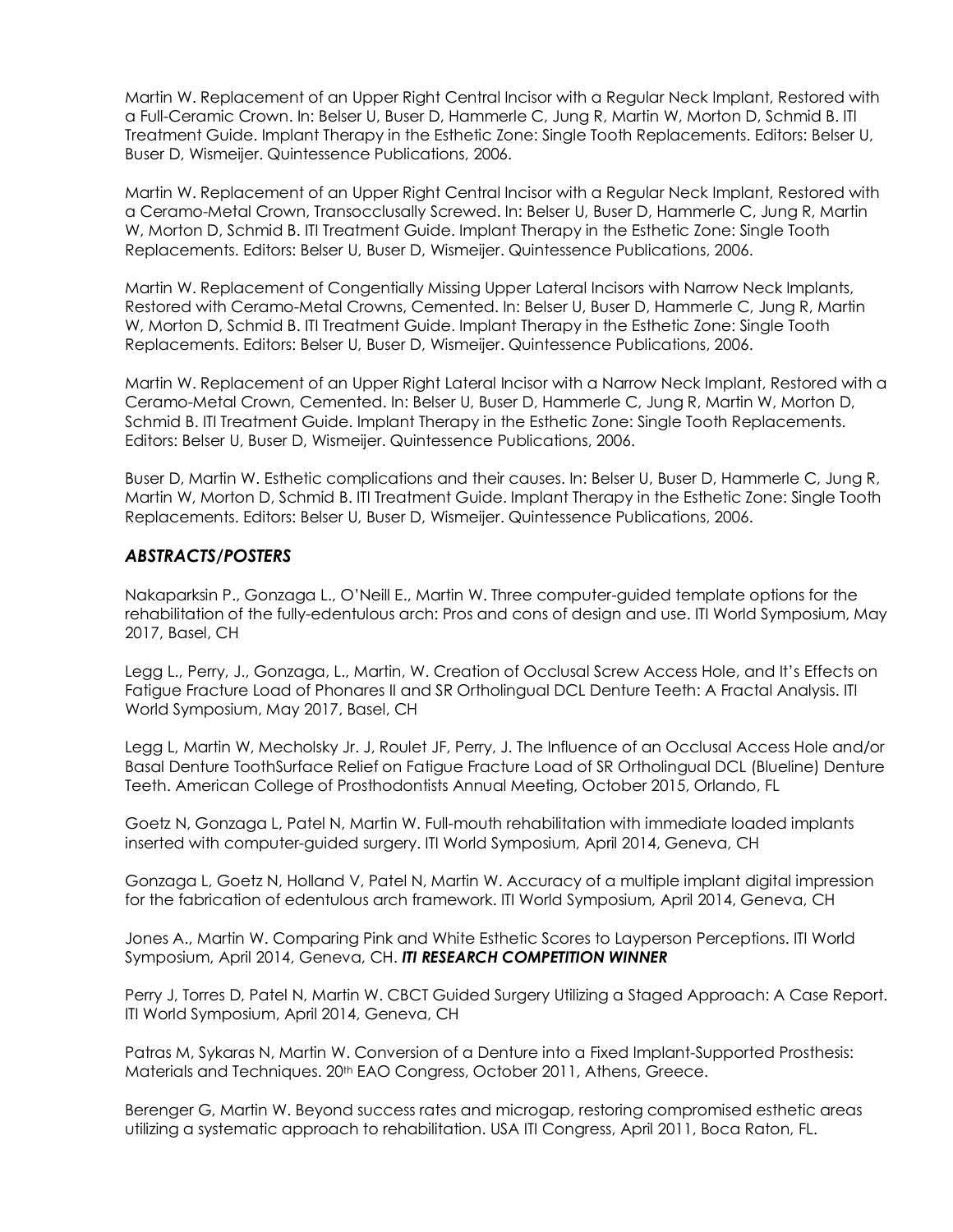Stewart JM, Martin W. The Implant Restoration Transition Zone: A key determinant for esthetic success. USA ITI Congress, April 2011, Boca Raton, FL

Lewis E, Martin W. Restoration of the severely atrophic mandible. AO Congress, March 2011, Washington, DC.

Gonzaga L, Martin W, Ruskin J. Two clinical techniques for restoration of the edentulous patient utilizing CAD/CAM technology. ITI World Symposium, April 2010, Geneva, Switzerland

Santosa R, Martin W, Morton D, Effects of a cementing technique in addition to luting agent on the uniaxial retention force of a single tooth implant supported restoration: an in-vitro study. ITI World Symposium, April 2010, Geneva, Switzerland

Boeckler A, Rosado R, Hayashi H, Martin W, Ruskin J, Morton D. Early loading of unsplinted chemically modified dental implants in the edentulous jaw. ITI World Symposium, April 2007, New York City, NY

Hayashi H, Boeckler A, Rosado R, Martin W, Ruskin J, Nakajima Y, Morton D. Orofacial implant axis in the anterior maxilla. Pilot Study. ITI World Symposium, April 2007, New York City, NY

Stavropoulos, M.F., Ruskin, J.D., Martin, W.C., Morton, D., Profir-Tofan, C., Johanson C. Use of a palatal implant for orthodontic anchorage. Clin Oral Implants Research 2002; 13: 444

Morton, D., Ruskin, JD., Martin, WC., Buser, D., Dahlin, C. The restoration of single missing teeth with ITI dental implants loaded 42-56 days after placement. Preliminary results of a five-year, multi-center trial. Clin Oral Implant Research 2001; 12: 409

Ruskin, J.D., Stavropoulos, M.F., Morton, D., Martin, W.C., Heffernan, M. The clinical efficacy of Regenafil and Regenaform allograft pastes to augment proposed implant sites. Clin Oral Implant Research 2001; 12(4): 414

Ruskin, J., Morton, D., Martin, W. The clinical efficacy of ITI dental implants characterized by the SLA surface. ITI World Symposium, 2000, Lucerne, Switzerland.

Stavropoulos, M.F., Morton, D., Martin, W.C., and Ruskin, J.D. (2000) The clinical efficacy of dental implants characterized by the SLA surface. J Oral Maxillofacial Surgery 58: 69-70

Morton, D., Martin, W.C., and Ruskin, J.D. (2000) The clinical efficacy of ITI dental implants characterized by the SLA surface when loaded 42-56 days post surgical placement. Clin Oral Implants Research 11: 395

Morton D., Martin, W., Ruskin, J. The Clinical efficacy of ITI dental implants characterized by the SLA surface when loaded 42-56 days post placement. European Academy of Osseointegration, 2000, Amsterdam, Netherlands.

### *NON-REFEREED JOURNALS*

Lozano F.E., Gonzaga L.H., Martin W.C. Overview of Dental Photography: Treatment Planning with Dental Photography. Forum Implantologicum. 2017. Volume13. Issue 2. Gonzaga L., Martin W., Schlott B. Clinical Treatment Utilizing the Straumann Pro Arch Protocol. STUS 2017 e-competition.

Martin WC. Prevention of Esthetic Complications Through Utilization of the Esthetic Risk Assessment Analysis. Forum Implantologicum. 2015. Volume11.Issue 2.

Patel N, Martin W, Ruskin J. Removal of Dental Implants Utilizing a Counter-Torque Device. Forum Implantologicum, 2013 Vol.9, Issue 2, 112-116.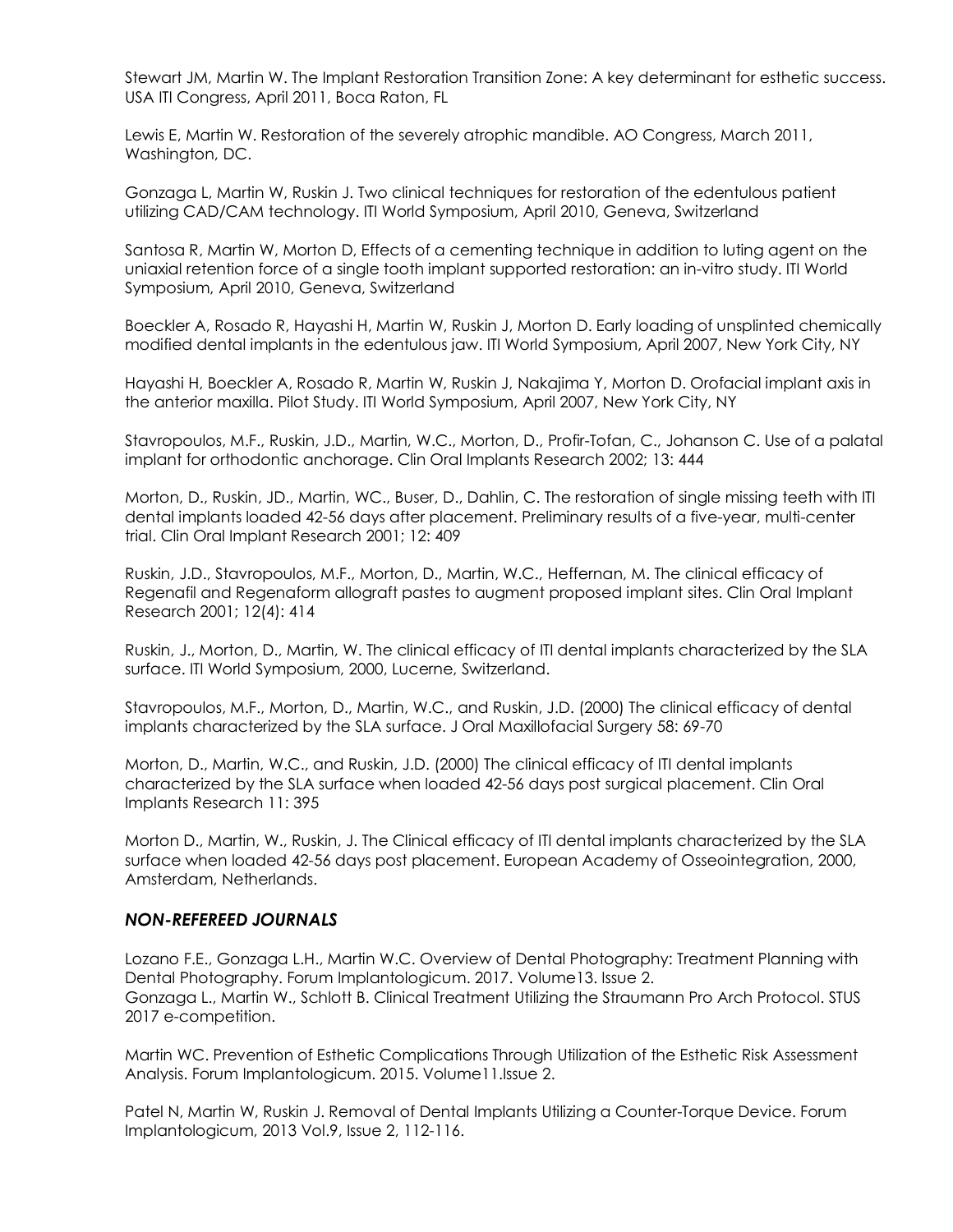Martin W. Patient Evaluation and Planning Considerations. Implant Realities. 2012 Vol. 2, 51-55.

Levine R, Martin W. Esthetic Risk Assessment in Implant Dentistry. Inside Dentistry. 2012;8(8):66-71.

Martin WC, Lewis E, Morton D. Planning for Esthetics – Part II: adjacent implant restorations. International Dentistry African Edition, 2011 May-June Vol.1, No.1, 94-100.

Martin WC, Morton D, Ruskin JD. Planning for Esthetics – Part I: single tooth bone level implant restorations. International Dentistry SA, 2011 March-April Vol.13, No.2, 26-29.

Lorenzana ER, Gillespie JG, Martin W, Riewe K. Altered Passive Eruption in Conjunction with Implant Placement in the Esthetic Zone. Implant Realities Fall 2008

Morton D., Martin WC., Ruskin JD. Esthetic risk assessment for patients receiving implant-based dental treatment. Starget 9/04

Morton D., Ruskin J., & Martin W. Treatment options in reconstruction of the posterior dentition. Part 1: Planning and treatment considerations for implant-assisted restorations in the posterior maxilla: Non-esthetic. Implant Realities 2004; 2(2): 24 – 26

Ruskin J., Morton D., & Martin W. Treatment planning implant reconstruction of the posterior mandible. Implant Realities 2004; 2(2): 7 – 9

Morton D., Martin W., Ruskin J., Achieving Esthetic Outcomes for Edentulous Patients. Implant Realities Implant Realities 2003; 2(1): 8 – 10.

Martin W., Morton D., Ruskin J., Utilizing the ITI® Narrow Neck Implant in the Anterior Esthetic Zone. Implant Realities 2003; 1(4): 30 – 32.

Morton D., Martin W., Ruskin J., Planning for Esthetics Part III, Immediate Implant Restorations. Implant Realities 2003; 1(3): 13 - 16

Morton, D., Martin W., Ruskin J., Planning for Esthetics Part II, Adjacent Implant Restorations. Implant Realities, Volume 1, Issue 2, 2002.

Martin W., Morton D., Ruskin J., Custom Impression Coping Technique. Implant Realities Volume 1, Issue 2, 2002.

Martin, W., Morton, D., Ruskin, J., Planning for Esthetics Part I, Single Tooth Implant Restorations. Implant Realities 2002; 1(1).

# **10. LECTURES, SPEECHES OR POSTERS PRESENTED AT PROFESSIONAL CONFERENCES/MEETINGS**

### *INTERNATIONAL (SCIENTIFIC) CONFERECNES/MEETINGS*

- 2018 Speaker: Digital Dental Implant Workflow. Reykjavik, Iceland
- 2018 Speaker: ITI Congress Brasil. Gramado, Brasil
- 2017 Speaker: ITI World Symposium. Basel, CH
- 2017 Speaker: ADI Team Congress. London, UK
- 2017 Speaker: International College of Prosthodontics. Santiago, Chile
- 2016 Speaker: ITI Congress South Africa. Pretoria, South Africa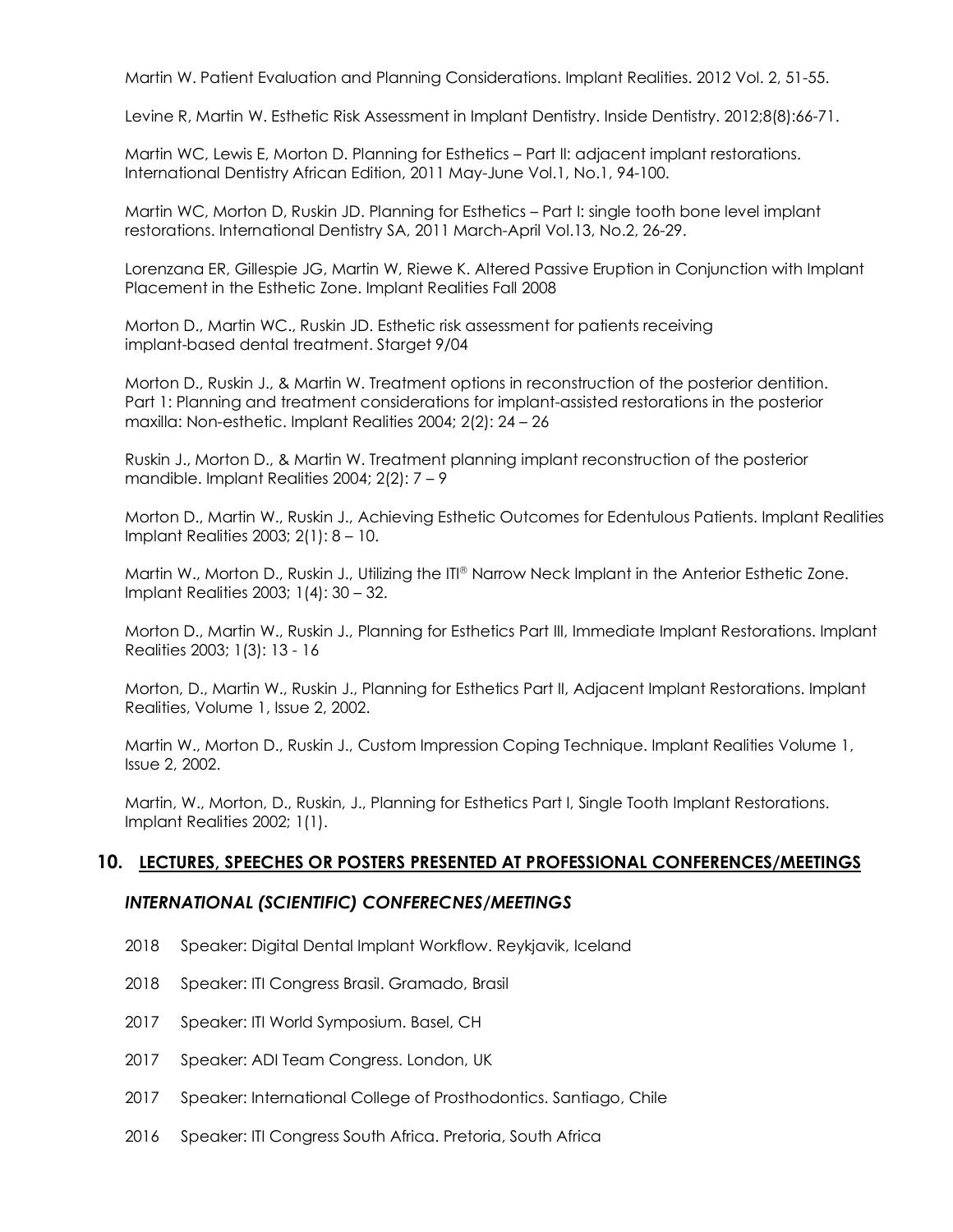- Faculty: Esthetic Masters Course Photography. Basel, CH
- Faculty: Edentulous Master Course. Basel, CH
- Speaker: ITI Congress Tokyo. Tokyo, Japan
- Faculty: Esthetic Masters Course. Istanbul, Turkey
- Speaker: ITI World Symposium. Geneva, Switzerland
- Speaker: International Dental Exhibition and Meeting. IDEM. Singapore
- Faculty: ITI Esthetic Masters Corse. Singapore
- Faculty: ITI Esthetic Masters Corse. Dubai, UAE
- Participant: ITI Consensus Conference. Bern, Switzerland.
- Speaker: EAO Symposium Corporate Forum. Amsterdam, Netherlands
- 2012 Speaker: ITI Congress (Multiple Presentations). Athens, Greece
- Faculty: ITI Esthetic Masters Corse. Dubai, UAE
- 2011 Speaker: Implant Options for the Edentulous Patient. Toronto, CA
- Speaker: ITI Congress (Multiple Presentations). Pretoria, South Africa
- Speaker: Implant Esthetics. Montreal, CA
- 2011 Speaker: ITI Congress (Multiple Presentations). Beruit, Lebanon
- 2011 Speaker: Planning for Implant Esthetics Part II. Toronto, CA
- 2011 Faculty: Esthetic Masters Corse. Dubai, UAE
- 2011 Speaker: Planning for Implant Esthetics Part I. Toronto, CA
- 2010 Speaker: Implant Dentistry Options. Hellenic ITI Congress. Athens, Greece
- 2010 Speaker: Implant Restorative Options. ITI World Symposium. Geneva, CH
- Faculty: Esthetic Masters Corse. Dubai, UAE
- Speaker: Trends in Implant Dentistry. APP. Mexico City, Mexico
- Speaker: Planning for Implant Esthetics. Toronto, CA
- Speaker: Esthetic Implant Restorations. Montreal, CA
- Speaker: Implant Esthetic Risk Assessment. AEEDC Congress, Dubai, UAE
- Course Faculty: Masters Esthetic Course. Dubai, UAE
- Course Faculty: KONA 2008: Implant Esthetics. Kona, Hawaii. Nov. 3-7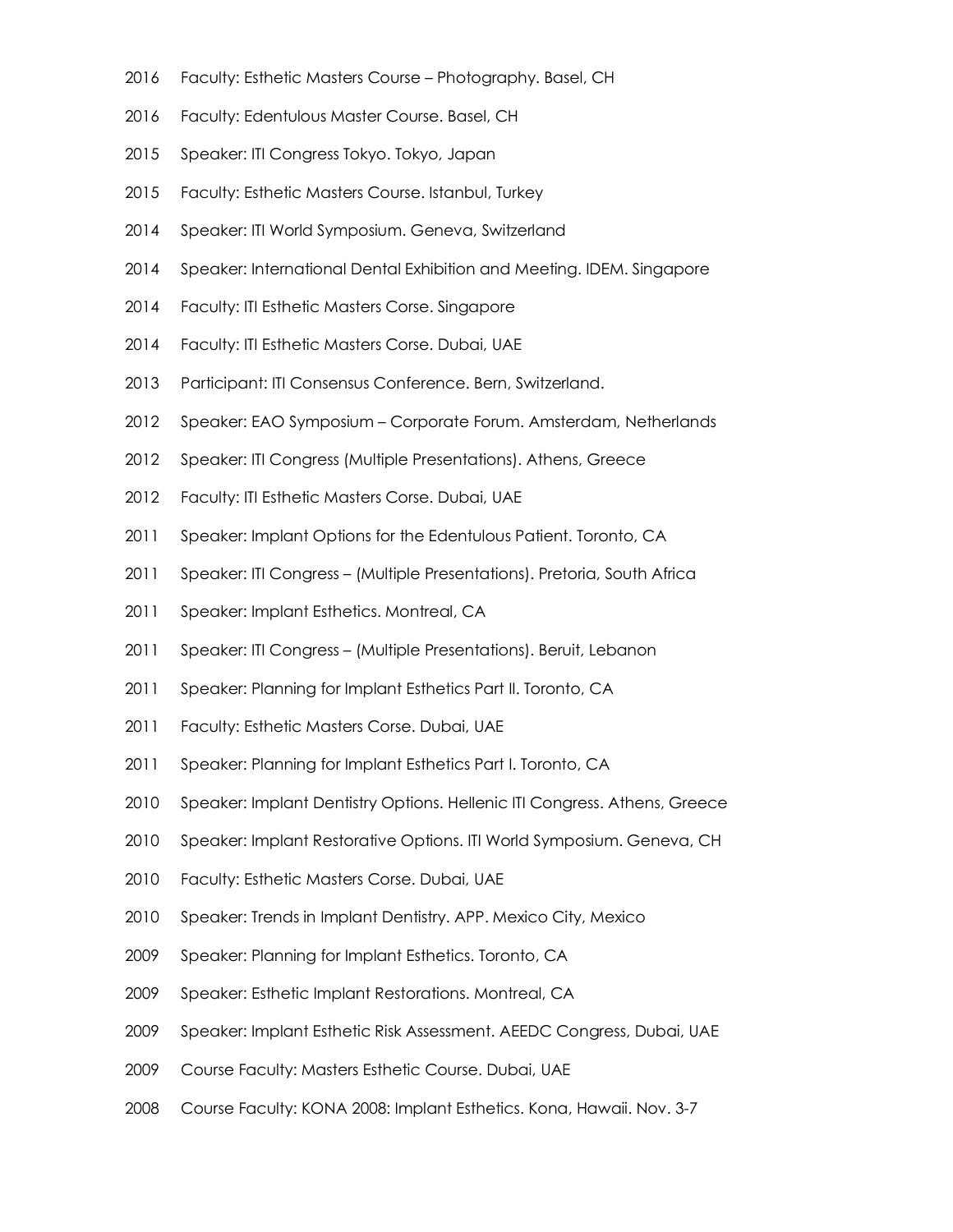- 2008 Invited Speaker: Implant Esthetics, Planning and Treatment. Sao Paulo, Brazil. Brazilian ITI Congress
- Reviewer: ITI Consensus Conference. Stuttgart, Germany. August 26-28
- Invited Speaker: Smile II Preliminary Data. Malta. Dutch Society of Implantology
- Course Faculty: Masters Esthetic Course. Amsterdam, Netherlands
- 2007 Participant: SAC Consensus Conference, Madrid, Spain. March 13-16
- 2006 Course Faculty: Hands-on course with dental implants. Melbourne, Australia, ITI Pre-Congress Meeting
- Course Faculty: Australian ITI Congress. Melbourne, Australia
- 2005 Invited Speaker: SAC and ERA with Dental Implants, Munich, Germany, ITI World Symposium
- Invited Speaker: Current trends and advances in implant dentistry. Straumann Campus. Waldenburg, Switzerland.
- Invited Speaker: The TEAM Approach to Implant Dentistry. Straumann Campus. Waldenburg, Switzerland.
- Invited Speaker: Dental implant treatment planning and esthetic considerations. Center for Advanced Dental Care. Trollhattan, Sweden
- Invited Speaker: The Center for Implant Dentistry Update. ITI Annual Meeting. Lugano, Switzerland.

#### *CONFERENCES AND CONGRESSES*

- Speaker: Digital Dental Symposium Washington, DC
- Participant: ITI Consensus Conference Amsterdam, NL
- Speaker: American Academy of Fixed Prosthodontics Chicago, IL
- Speaker: The American Prosthodontic Society Chicago, IL
- Speaker: Northeast Society of Periodontists New York, NY
- Speaker: Southeastern Academy of Prosthodontics White Sulfur Springs, WV
- Speaker: Greater New York Academy of Prosthodontics New York City, NY
- Speaker: Academy of Prosthodontics Rancho Mirage, CA
- Speaker: Academy of Osseointegration San Diego, CA
- Speaker: ACP Digital Dental Symposium Chicago, IL
- Speaker: ICOI Congress, Columbia University New York City, NY
- Speaker: New Port Harbor Academy of Dentistry New Port, CA
- Speaker: Southwest Dental Conference Dallas, TX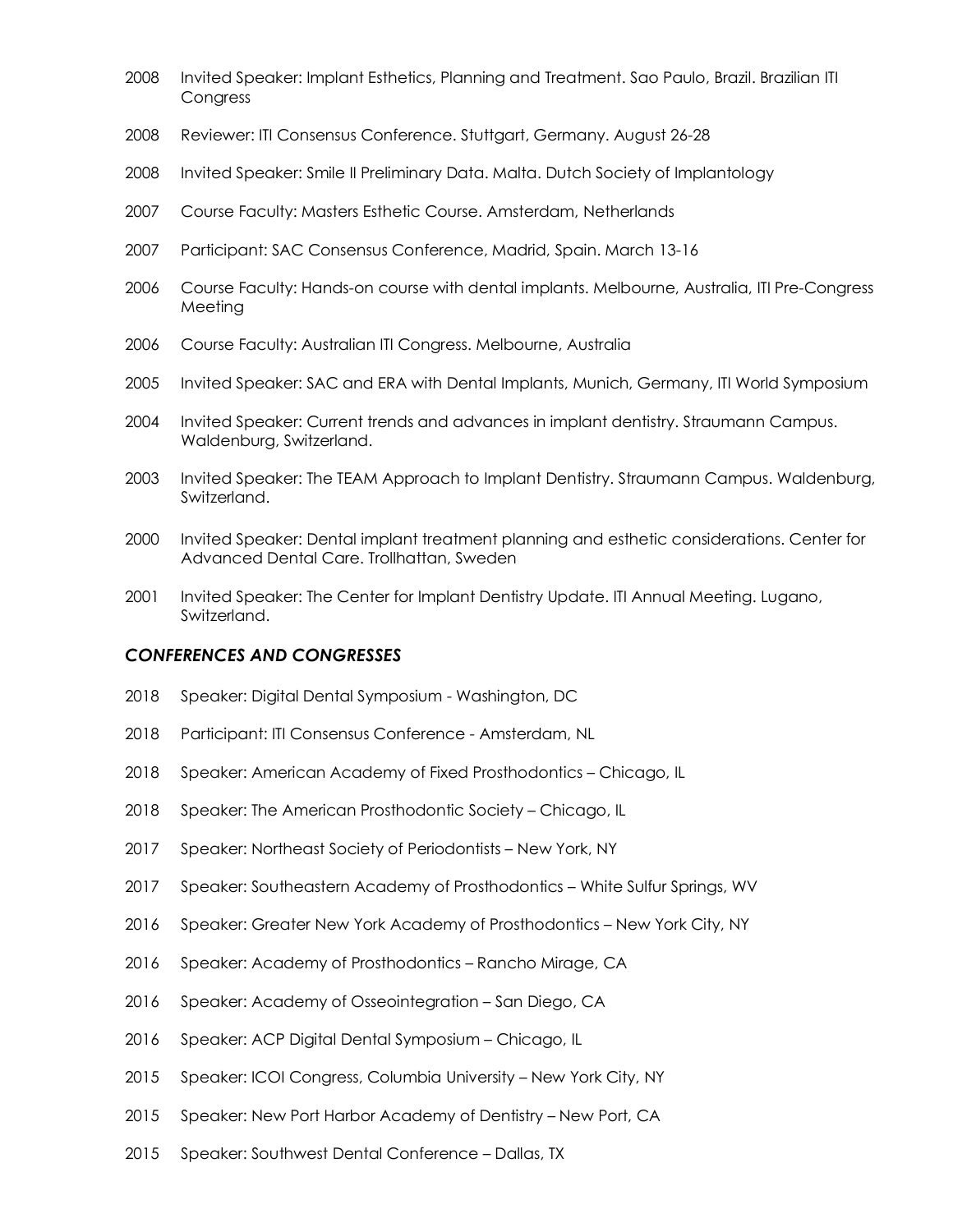- 2015 Speaker: Pacific Coast Society of Prosthodontics Park City, Utah
- 2015 Speaker: Academy of General Dentistry Annual Meeting San Francisco, CA
- 2015 Speaker: Academy of Osseointegration San Francisco, CA
- 2015 Speaker: Contra-Costa Dental Society San Francisco, CA
- 2014 Speaker: Northeastern Gnathological Society New York, NY
- 2014 Speaker: Academy of Osseointegration Seattle, WA
- 2014 Speaker: Complications Symposium Ft. Worth, TX
- 2013 Speaker: American Academy of Periodontology Spring Meeting Chicago, IL
- 2013 Speaker: North American ITI Congress Chicago, IL
- 2013 Speaker: Texas Dental Association San Antonio, TX
- 2013 Participant: ITI Consensus Conference, Bern, CH
- 2012 Speaker; ITI West Coast Initiative San Francisco, CA
- 2012 Speaker: Texas Dental Association San Antonio, TX
- 2012 Speaker: Complications Symposium New York City, NY
- 2012 Speaker: South West Dental Conference Dallas, TX
- 2011 Speaker: Immediate Implants and Guided Surgery: AO, Washington, DC
- 2011 Speaker: Implant Provisionalization: AO, Orlando, FL
- 2010 Faculty: Implant mini-residency: FNDC, Orlando, FL
- 2010 Speaker: Implant Provisionalization: AO, Orlando, FL
- 2010 Speaker: Trends in Implant Dentistry: SWDC, Dallas, TX
- 2009 Speaker: Single tooth bone-level implants: Academy of Periodontists Annual Meeting, Boston, MA. Corporate Forum
- 2009 Speaker: Planning for Implant Esthetics: Southwest Society of Periodontists
- 2009 Speaker: Planning for Implant Esthetics: Oregon Society of Periodontists
- 2009 Faculty: Implant mini-residency: FNDC, Orlando, FL
- 2009 Speaker: CAD/CAM implant restorations: Lab Day West, Los Angeles, CA
- 2009 Speaker: Single tooth implant restorations. US ITI Congress, Scottsdale, AZ
- 2009 Course Faculty: Treatment of Patients with Dental Implants. U of F CDP-25. Gainesville, FL
- 2008 Invited Speaker: Smile II Preliminary Data, San Diego, CA. AO Corporate Forum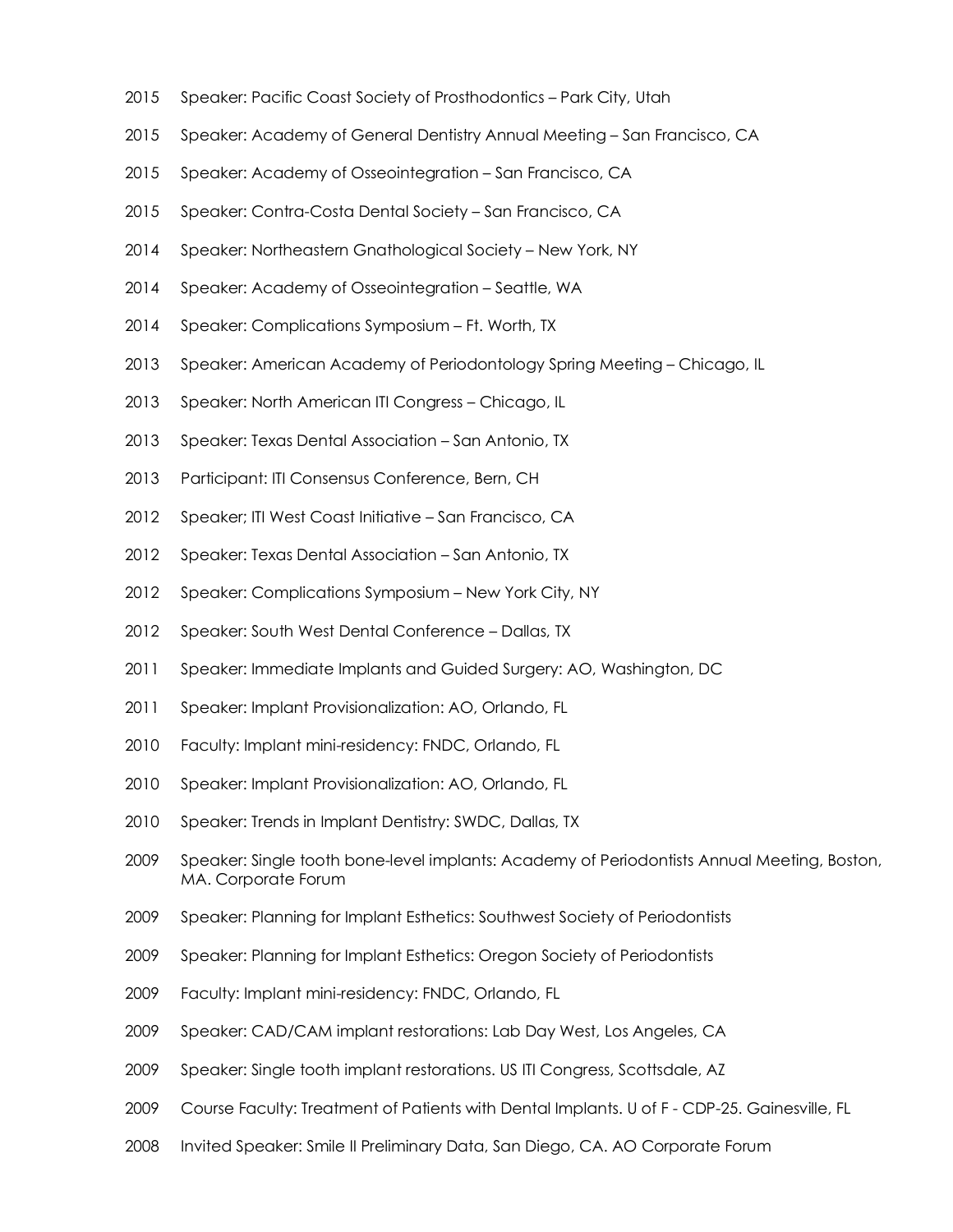- 2008 Invited Speaker: Implant Esthetics, Planning and Treatment, Whistler, BC. Canadian ITI **Congress**
- 2008 Invited Speaker: TEAM Approach to Implant Dentistry and Hands-on Course, Dallas, TX, Southwest Dental Conference
- 2008 Course Faculty: Treatment of Patients with Dental Implants. U of F CDP-24. Gainesville, FL
- 2007 Invited Speaker: Southern Academy of Periodontics, Amelia Island, FL. June 23-24
- 2007 Invited Speaker: ITI World Symposium, New York, NY April 26
- 2007 Course Faculty: Treatment of Patients with Dental Implants. U of F CDP-24. Gainesville, FL
- 2007 Participant: ITI Consensus Conference, Stockholm, Sweden
- 2006 Invited Speaker: TEAM Approach to Implant Dentistry, Las Vegas, NV, American Association of **Orthodontists**
- 2006 Invited Speaker: Implant Esthetics, Planning and Treatment, Doral, FL, US ITI Congress
- 2006 Invited Speaker: Implant Esthetics, Snowmass,CO, Western Society of Periodontics
- 2006 Invited Speaker: TEAM Approach to Implant Dentistry and Hands-on Course, Dallas, TX, Southwest Dental Conference
- 2005 Invited Speaker: Esthetic Risk Assessment, Marina Del Ray, CA, Pacific Coast Society of **Prosthodontics**
- 2006 Invited Speaker: Esthetic Risk Assessment, Dallas, TX, Dr. Jesse T. Bullard Lecture
- 2006 Invited Speaker: The Restorative Dimension with Dental Implants, Orlando, FL, Academy of Osseointegration, Corporate Forum
- 2006 Invited Speaker: Implant Esthetics, Vail, CO, ITI Meeting
- 2005 Course Faculty: Treatment of Patients with Dental Implants. U of F CDP-23. Gainesville, FL
- 2005 Invited Speaker: The Esthetic Implant Dimension: Planning for Esthetic Success. Corporate Forum. Academy of Osseointegration Annual Meeting, Orlando, FL. March 10.
- 2005 Speaker: Implant Therapy, Current Occulsal Concepts. American Equilibration Society. Chicago, IL. February 24.
- 2005 Faculty: Esthetic and Implant Dentistry. Broward County Dental Association. Ft. Lauderdale, FL. February 11.
- 2004 Speaker: 2<sup>nd</sup> Annual UFCD Periodontal Symposium. Planning for Implant Surgery. December 15.
- 2004 Participant: Symposium on Implant Education. ADEA, Arizona. November 8-10.
- 2004 Invited Speaker: Treating Patients with Advanced and Complex Needs. Connecticut Society of Oral and Maxillofacial Surgeons. November 3
- 2004 Invited Speaker: Esthetic and Risk Assessment. ITI Congress, Chicago, IL October 22-23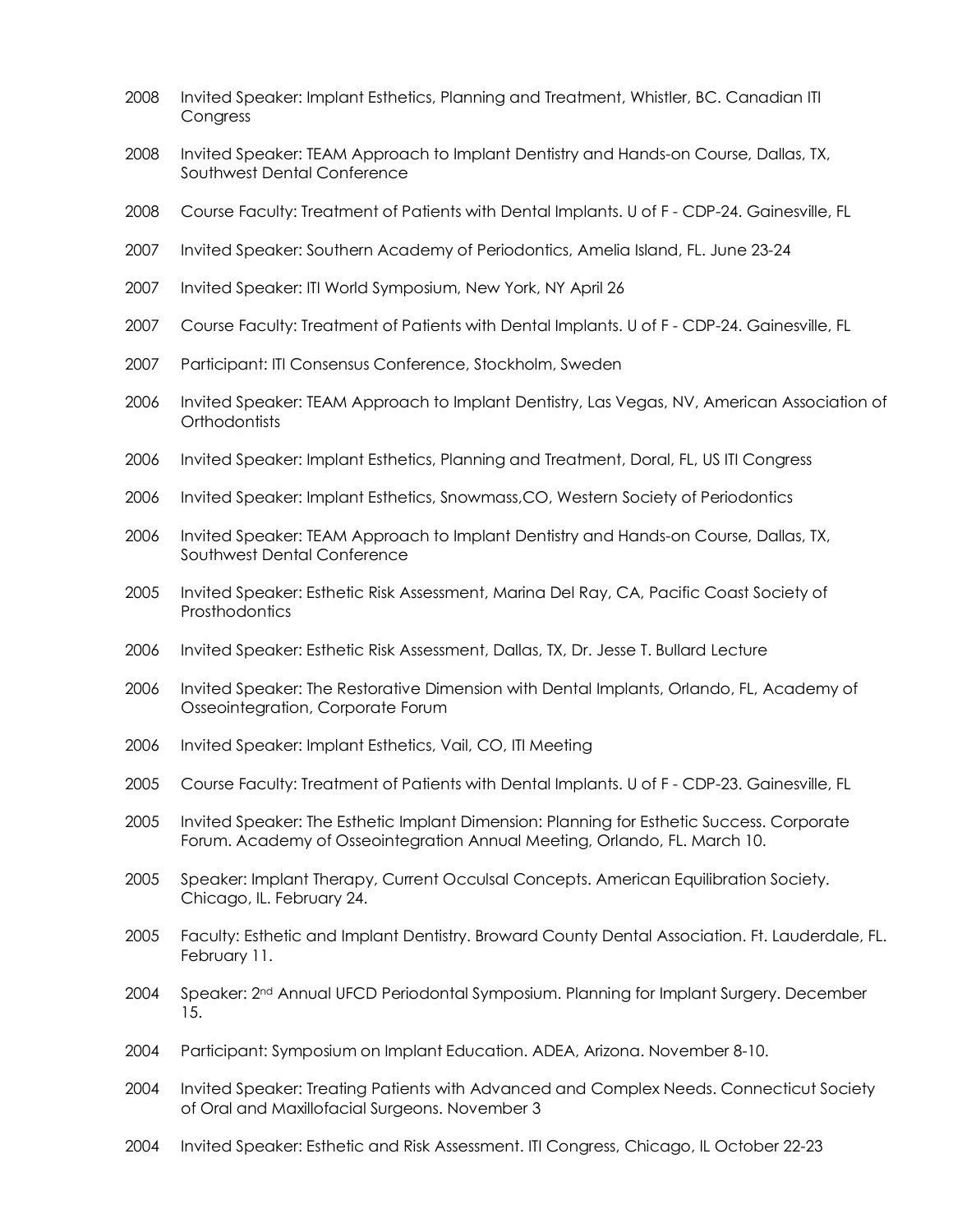- Invited Participant: National Foundation for Ectodermal Dysplasia Workshop. St. Louis, MO October 8-9
- Course Faculty: Speaker Development Techniques: The Digital Age Mac and PC Based. Sorenberg, CH August 25-26
- Course Faculty: Speaker Development Techniques: The Digital Age. Dallas, TX June 5-6
- Invited Speaker: Planning for Esthetic Restorations in the Anterior Maxilla. Corporate Forum. Academy of Osseointegration Annual Meeting, San Francisco California.
- Invited Speaker: Restorative Driven Implant Therapy. Yankee Dental Congress 29, Boston, MA
- Invited Speaker: Diagnosis and Treatment of Advanced and Complex Patients with Dental Implant Therapy. Southwest Dental Conference, Dallas, TX
- Invited Speaker: Template fabrication Course. Southwest Dental Conference, Dallas, TX
- Participant: ITI Consensus Conference, Gstaad, Switzerland
- Invited Speaker: Planning for Esthetic Success with Immediate Implants. Greater New York Academy of Prosthodontics. New York City, New York
- Invited Speaker: A TEAM Approach to Implant Therapy. The American College of Dentist Annual Meeting. Ponte Verde Beach, FL
- Invited Speaker: Diagnosis and Treatment Planning in the Esthetic Zone for Dental Implants. Florida Prosthodontic Association. Gainesville, Florida

### *NATIONAL, STATE AND UNIVERSITY*

- Speaker: Esthetic Dentistry and Digital Workflow Indiana
- Faculty: Dental Implants CDP 29-2 Gainesville, FL
- Faculty: Full-arch Implant Rehabilitation (Feb) Gainesville, FL
- Faculty: Full Arch Solutions (Chinese Master Course) Gainesville, FL
- Speaker: Esthetic Risk Assessment Grand Rapids, MI
- Speaker: Esthetic Risk Assessment Boston, MA
- Speaker: Esthetic Risk Assessment Columbia, SC
- Faculty: Full-arch Implant Rehabilitation (Aug) Gainesville, FL
- Faculty: Full-arch Implant Rehabilitation (Jan) Gainesville, FL
- Speaker: Bullard Lectureship Series Dallas, TX
- Speaker: Woehler Study Club Ft. Lauderdale, FL
- Speaker: Cambridge Study Club Boston, MA
- Speaker: Esthetic Planning and Treatment with Dental Implants Rock Hill, SC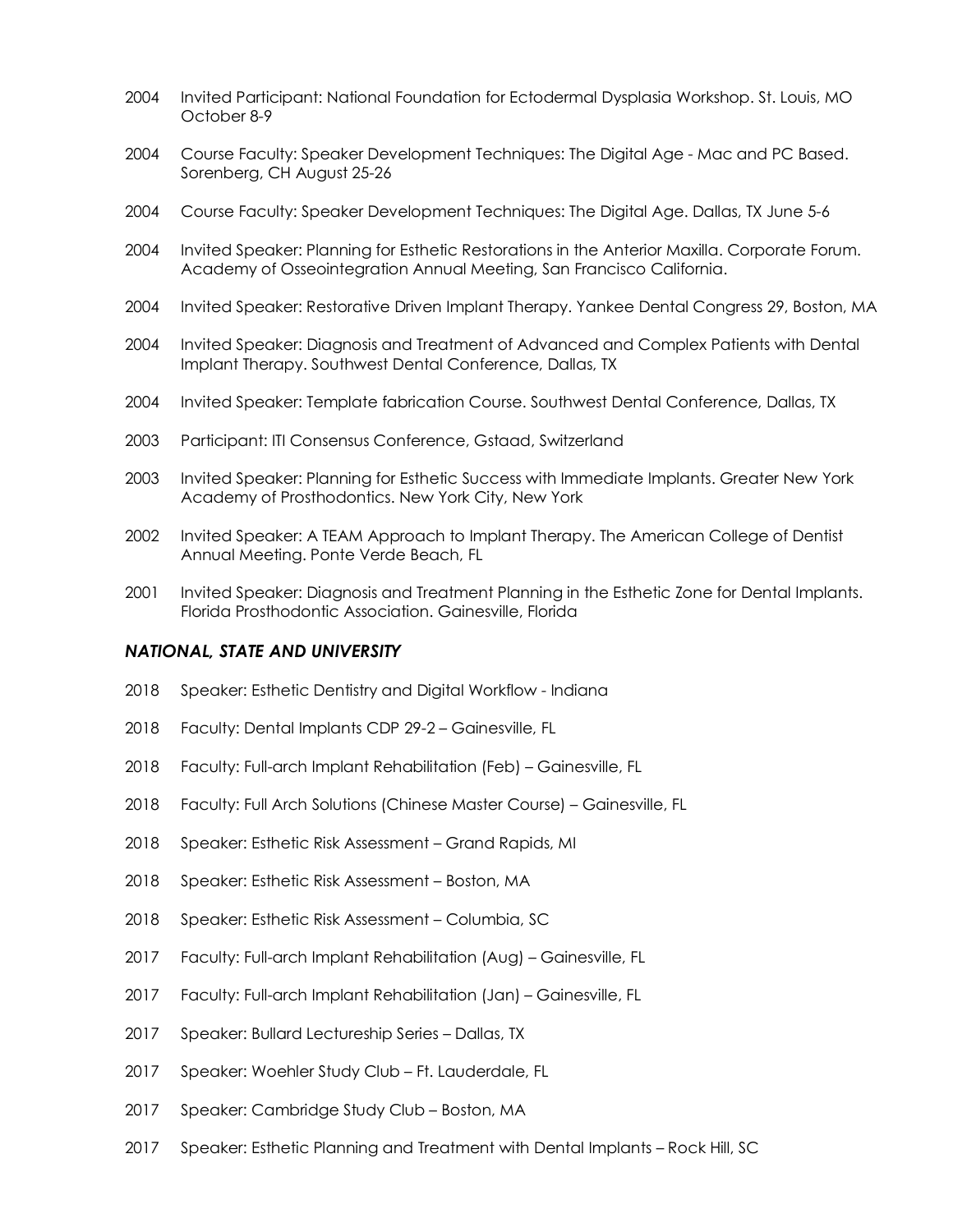- Speaker: Pinnacle Study Club Series Plantation, FL
- Speaker: Full Arch Solutions Oklahoma City, OK
- Speaker: Full Arch Solutions Tampa, FL
- Speaker: Full Arch Solutions Lakeland, FL
- Speaker: Esthetic Risk Assessment Tampa, FL
- Speaker: Abutment Selection Jacksonville, FL
- Speaker: Pinnacle Study Club Series Plantation, FL
- Faculty: Dental Implants CDP 29-1 Gainesville, FL
- Faculty: Dental Implants CDP 28-2 Gainesville, FL
- Speaker: CBCT Course Digital Planning Gainesville, FL
- Faculty: Full-arch Implant Rehabilitation Gainesville, FL
- Faculty: Local Ridge Augmentation Gainesville, FL
- Speaker: Indiana Dental Association Indianapolis, IN
- Faculty: Local Ridge Augmentation Gainesville, FL
- Faculty: Contemporary Implant Dentistry Louisville, KY
- Faculty: Dental Implants CDP 28-1 Gainesville, FL
- Faculty: Dental Implants CDP 27-2 Gainesville, FL
- Faculty: Sinus Augmentation Course Augmentation Gainesville, FL
- Faculty: Local Ridge Augmentation Gainesville, FL
- Speaker: TEAM Approach to Implant Dentistry ISUD Indiana
- Faculty: TEAM Approach to Implant Dentistry Moscow, Russia
- Speaker: Advanced Topics in Implant Dentistry Crescent OMFS Toronto, CA
- Faculty: Local Ridge Augmentation Gainesville, FL
- Faulty: Digital Dentistry Gainesville, FL
- Faculty: UF Continuum 1 (4-weekends) Gainesville, FL
- Speaker: Dental Implants and Laboratory Communication DSG Phoenix, AZ
- Faculty: Dental Implants CDP 27-1 Gainesville, FL
- Faculty: Digital Dentistry Gainesville, FL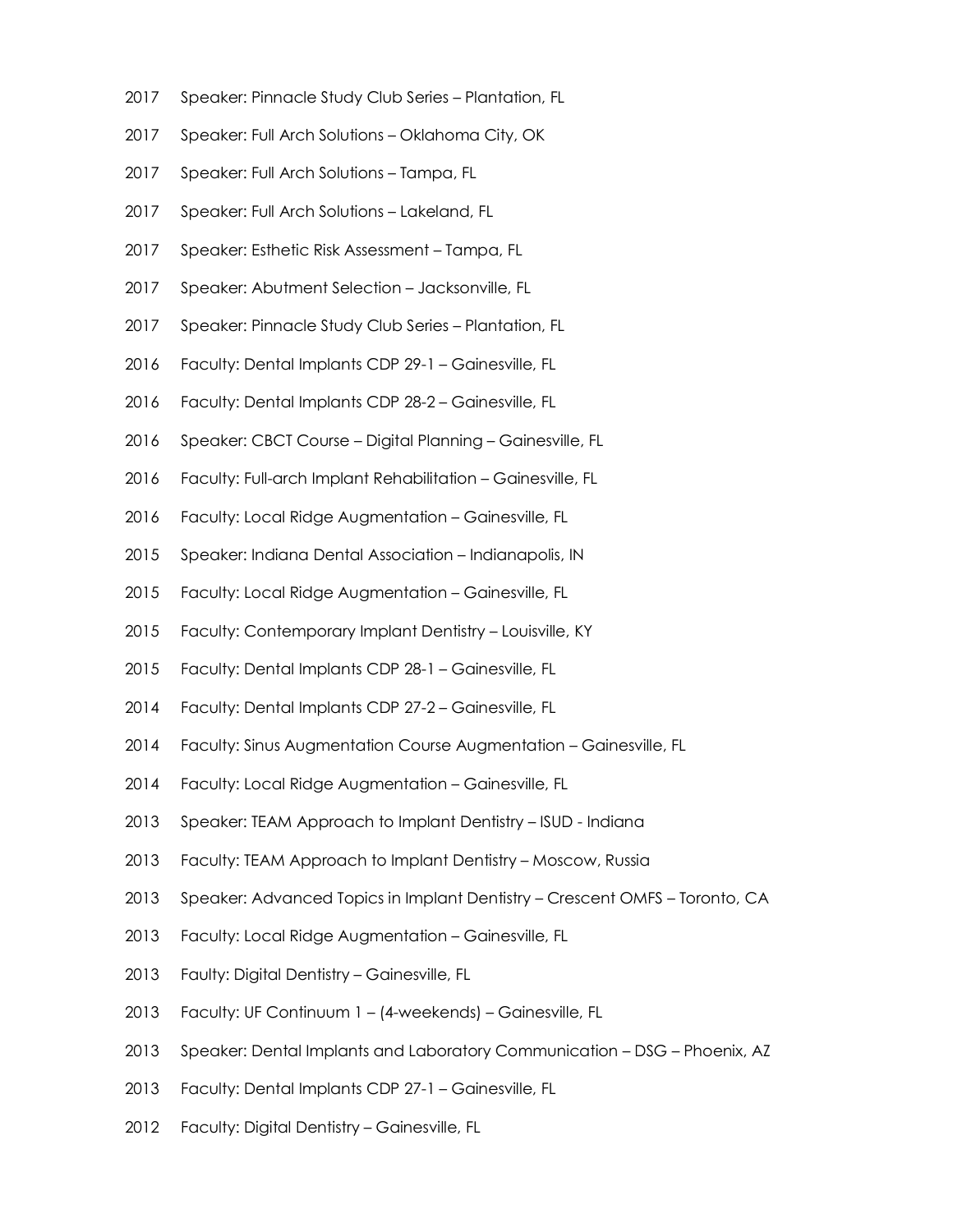- 2012 Speaker: Immediate Implants Santa Monica, CA
- 2012 Speaker: Implant Esthetics Charlotte, NC
- 2012 Speaker: TEAM Approach to Implant Therapy Princeton, NJ
- 2012 Speaker: Advanced Topics in implant Dentistry Jacksonville, FL
- 2012 Speaker: Advanced Topics in Implant Dentistry Arlington, TX
- 2012 Faculty: Continuum in Implant Dentistry Gainesville, FL
- 2012 Speaker: Advanced Implant Topics New Bern, NC
- 2012 Faculty: Dental Implants CDP 26 II Gainesville, FL
- 2011 Speaker: Implant Options for the Edentulous Patient, Dothan, AL
- 2011 Speaker: Implant Placement and Loading Protocols Jacksonville, FL
- 2011 Speaker: Custom Abutment and Hybrid Options Jacksonville, FL
- 2011 Speaker: Emerging Trends in Implant Therapy Naples, FL
- 2011 Speaker: TEAM Approach to Implant Dentistry Venice Beach, FL
- 2011 Speaker: Implant Dentistry for the 21st Century Peoria, IL
- 2011 Speaker: Implant Dentistry for the 21st Century Berkshire, MA
- 2011 Faculty: Dental Photography CDP 26 Gainesville, FL
- 2011 Speaker: Implant Options for the Edentulous Patient Ft. Lauderdale, FL
- 2011 Speaker: Emerging Trends in Implant Therapy Boston, MA
- 2011 Speaker: Planning for Esthetic Success West Palm Beach, FL
- 2011 Speaker: Implant Dentistry for the 21st Century Boston, MA
- 2011 Speaker: Implant Options for the Edentulous Patient Ocala, FL
- 2010 Faculty: Dental Implants Part I CDP 26. Gainesville, FL
- 2010 Speaker: Trends in Implant Dentistry: Louisville School of Dentistry, Louisville, KY
- 2010 Faculty: Dental Implants Part II CDP 25. Gainesville, FL
- 2009 Invited Speaker: Edentulous options for dental implants. Dr. Boulter, Jacksonville, FL
- 2009 Faculty: Dental Implants Part I CDP 25. Gainesville, FL
- 2009 Speaker: Implant Esthetics and Selection, Daytona, FL. Dr. Morejon. January 16
- 2008 Course Faculty: Digital Development Series, Washington, DC. August 16-17
- 2008 Course Faculty: Education Week in Implant Dentistry, Andover, MA. August 2-5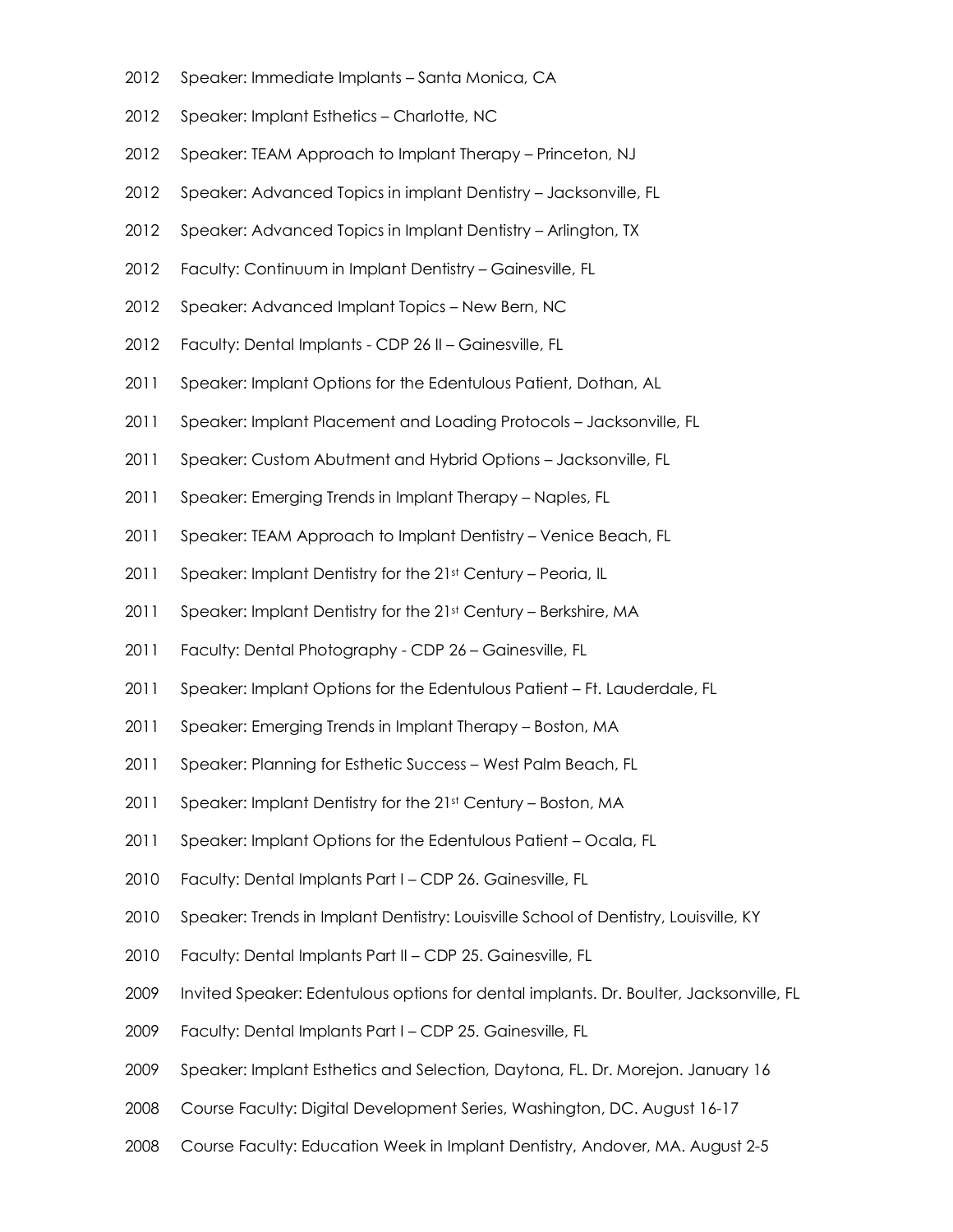- Speaker: Bone Level Implant Options, South Florida Sweep. March 28-29
- Speaker: Implant Esthetics, Dr. McAndrew. September 7
- Speaker: Edentulous Treatment Options with Dental Implants, Dr. DeTure, Ft. Lauderdale, FL. August 25
- Course Faculty: Faculty Development Series II, Andover, MA. August 10-11
- Course Faculty: Introduction to Surgery, Andover, MA. August 3-5
- Speaker: Implant Esthetics, Dr. Levine, Philadelphia, PA. May 18
- Speaker: TEAM Approach to Implant Dentistry, Dr. Childers, Philadelphia, PA. March 30
- Speaker: TEAM Approach to Implant Dentistry, Dr. Shroyer, Dallas, TX. March 23
- Speaker: TEAM Approach to Implant Dentistry, Mindware Cruise, March 2-10
- Course Faculty: Faculty Development Series I, Andover, MA. February 9-10
- Course Faculty: Introduction to Surgery, Orlando, FL. February 2-4
- Speaker: Implant Esthetics, Valley Oral Surgery, PA. January 19
- Speaker: ERA and Esthetics, Chapel Hill, NC. Annual Straumann Lecture. April 28
- 2006 Speaker: Implant Navigation, Chapel Hill, NC, UNC Resident & Faculty Lecture. April 27
- Speaker: Implant Esthetics, New Bern, NC, Dr. Thomas. March 31
- Speaker: Implant Navigation, Gainesville, FL, UFCD Distance Learning. March 28
- 2006 Faculty: Keynote Presentations (Mac), Andover, MA, ITI Speaker Development. March 24-26
- 2006 Speaker: Implant Esthetics, Daytona, FL, STUS. February 17
- 2006 Speaker: Comprehensive Implant Dentistry, Tampa, FL, Woehler Research Group. January 13-
- Speaker: Implant Esthetics, Gainesville, FL, Annual Periodontal Symposium. December 14
- 2005 Speaker: Implant Navigation, Gainesville, FL, Annual Periodontal Symposium. December 13
- Speaker: SAC and ERA, Hartford, CN, Hartford Hospital. December 10
- Speaker: Implant Esthetics and Hands-on, Andover, MA, Esthetics Course. December 9
- Speaker: TEAM Approach to Implant Dentistry, Key Largo, FL, Dr. Berger. December 2
- Speaker: Implant Esthetics, Miami, FL, Dr. Sclar. November 30
- Speaker: Advanced Esthetic Implant Dentistry, Gainesville, FL, STAG. November 10-12
- Speaker: Implant Esthetics, Miami, FL, Dade County Dental Society. November 11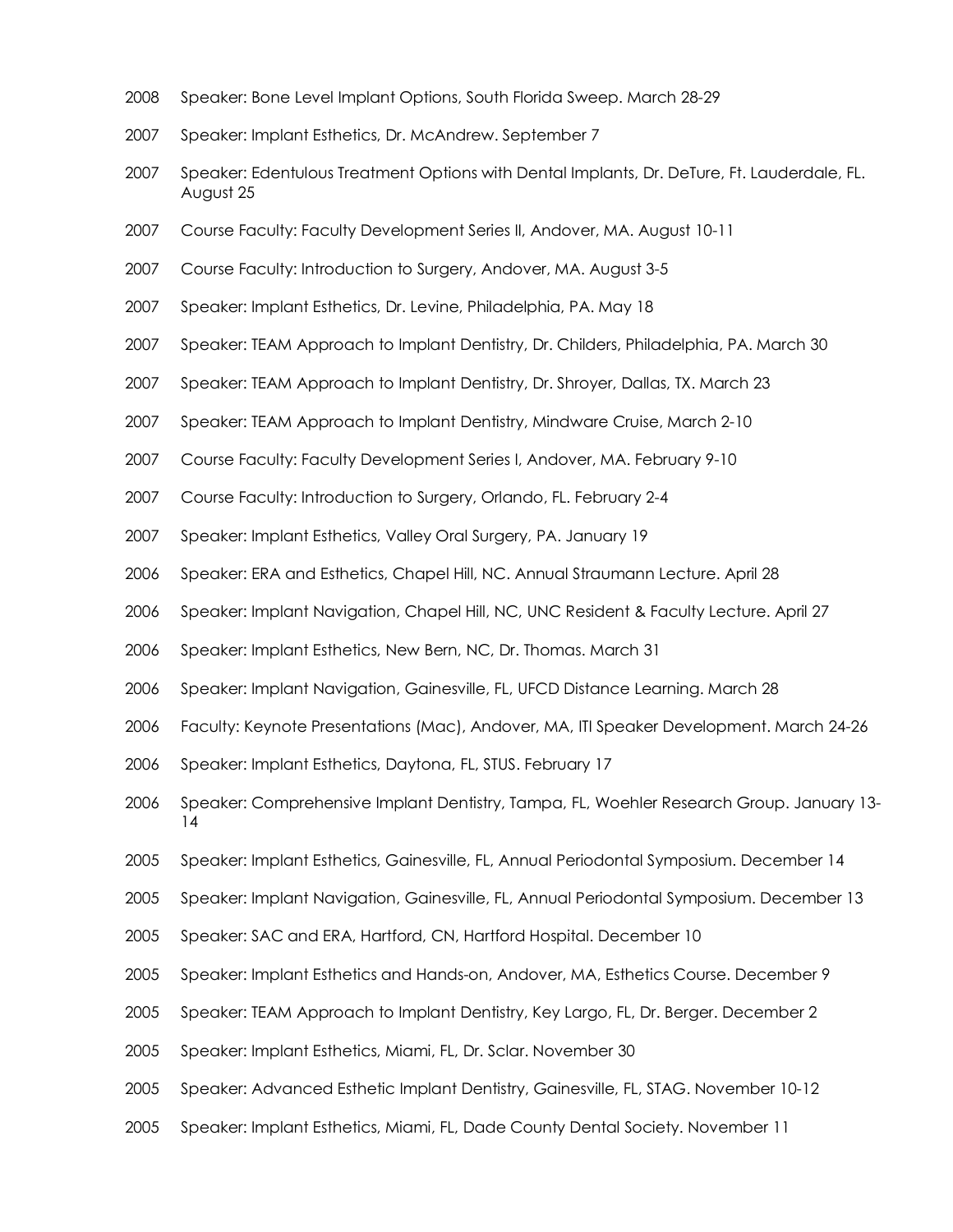- Faculty: PowerPoint 101, Andover, MA, ITI Speaker Development. October 21-23
- Speaker: SAC and ERA, Boston, MA, Dr. Suiokowski. October 20
- Speaker: TEAM Approach to Implant Dentistry, Gainesville, FL, Dr. Storoe. October 18
- Speaker: Implant Esthetics, Pittsburgh, STUS, Kucuka. September 30
- Speaker: Implant Esthetics, Orlando, FL, Dr. Tillery. September 13
- Speaker: TEAM Approach to Implant Dentistry, Atlanta, GA, ITI. September 9
- Speaker: Implant Over-dentures and Hybrids, Dallas, TX, Lone Star. August 19-20
- Faculty: PowerPoint 101, Andover, MA, ITI Speaker Development. August 12-14
- Speaker: TEAM Approach to Implant Dentistry, Kearney, NB, Dr. Feldner. July 29
- Speaker: Implant Esthetics and Hands-on, Andover, MA, ITI Esthetics Course. July 15
- Speaker: Implant Esthetics, Tampa, FL, Dr. Kluft. June 10
- 2005 Speaker: TEAM Approach to Implant Dentistry, Ft. Lauderdale, FL, Dr. Ganales. May 20
- Speaker: Implant Esthetics, Atlanta, GA. May 6
- Speaker: Immediate Implants, Gainesville, FL, Dr. Ross. April 1
- Speaker: Dental Implant Therapy, Gainesville, FL, CDP Course. March 18-20
- Speaker: Esthetic Implant Dentistry. Dr. Tibbets. Ft. Worth, TX. March 4.
- Speaker: TEAM Approach to Implant Dentistry, Miami, FL, BCDA. February 11
- Speaker: Treating Edentulous Patients with Dental Implants. Dr. Logue. Ft. Lauderdale, FL. February 10.
- Speaker: Treating Edentulous Patients with Dental Implants. Dr. Gesek. Jacksonville, FL. February 8.
- Faculty: Esthetic Implant Dentistry. Lone Star CE. Dallas, TX. January 14-15.
- Speaker: Dental Implant Therapy in Partially and Completely Edentulous Patients. Dallas, TX. Dr. Tom Wilson. December 10.
- 2004 Faculty: Esthetic and Implant Dentistry. Las Vegas. December 3-4.
- Course Faculty: Lecture and Hands-on. Treating Patients with Dental Implants. Memphis, TN. November 19.
- Speaker: Introduction to Treatment of Patients with Dental Implants. New Hampshire. November 5.
- Invited Speaker: Current Trends and Techniques Utilizing Dental Implants in the Partially Edentulous Patient. Ft. Eustis, VA. Army Base, September 30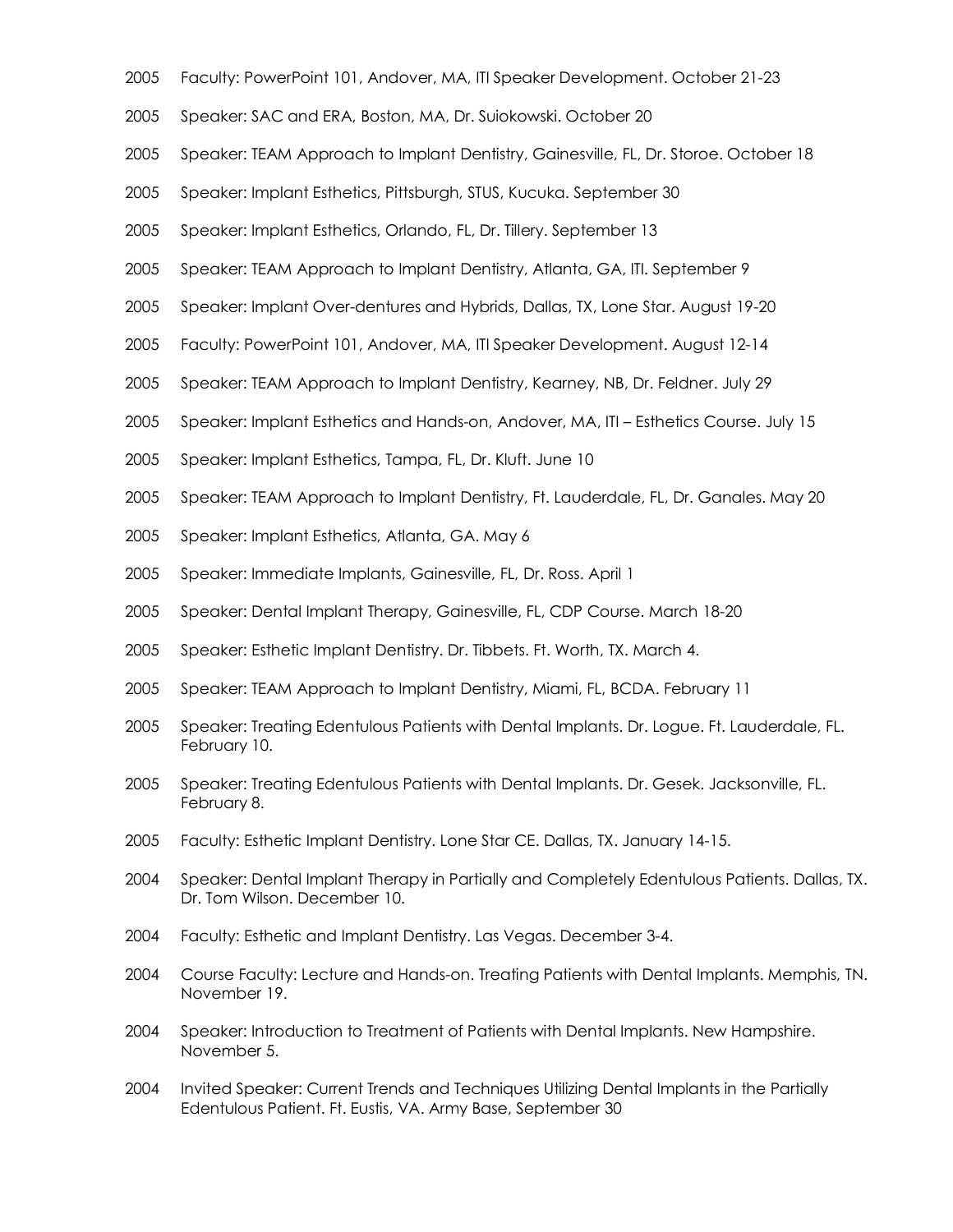- 2004 Invited Speaker: Treatment of Ectodermal Dysplasia Patients with Dental Implants. Dr. Bernard Machen Inauguration, Gainesville, FL September 9
- 2004 Course Instructor: Hands-on Techniques for the Implant Practitioner. Gainesville. FL Dr. Randy Caton, September 10
- 2004 Course Faculty: Education Week: An Introduction to Dental Implants. Gainesville. FL August 9- 13
- 2004 Course Faculty: Implant-based planning and treatment procedures for patients with advanced and complex needs. Atlantic City, NJ. July 23-24
- 2004 Course Faculty: Implant-based planning and treatment procedures for patients with advanced and complex needs. New Port Beach, CA. July 9-10
- 2004 Course Faculty: Implant-based planning and treatment procedures for patients with advanced and complex needs. Cleveland, OH. June 18-19
- 2004 Invited Speaker: Planning and Restoring Dental Implants. Mastership in Comprehensive Dentistry Program. New York, NY, June 16
- 2004 Invited Speaker: Current Trends and Techniques Utilizing Dental Implants in the Partially Edentulous Patient. Austin, TX. June 4
- 2003 Course Faculty: Planning and Restoring Dental Implants. Mastership in Comprehensive Dentistry Program. University of Florida Continuing Education. May 21
- 2004 Course Faculty: Implant-based planning and treatment procedures for patients with advanced and complex needs. Houston, TX. April 30-31
- 2004 Course Faculty: Implant-based planning and treatment procedures for patients with advanced and complex needs. Orlando, FL. April 16 - 17
- 2004 Course Faculty: Implant-based planning and treatment procedures for patients with advanced and complex needs. Miami, FL. March 26 - 27
- 2004 Invited Speaker: Current Trends and Techniques Utilizing Dental Implants in the Partially Edentulous Patient. Jacksonville, FL March 16
- 2004 Invited Speaker: Current Trends and Techniques Utilizing Dental Implants in the Partially and Completely Edentulous Patient. Wilmington, NC Feb. 21
- 2004 Invited Speaker: Current trends and advances in implant therapy. Western Society of Periodontology. Annual Winter Meeting. Snowmass, CO. Feb 7 - 11
- 2004 Invited Speaker: Dental Implant Esthetics. Alachua County Dental Association. Gainesville, FL
- 2004 Invited Speaker: Templates and Temporization of Dental Implants. University of Florida's Annual Periodontal Symposium. Gainesville, FL
- 2003 Invited Speaker: Advanced Concepts in Implant Dentistry. Dr. Andrew Alpert. Aventura, FL
- 2003 Course Faculty: Simplifying the Treatment of Advanced and Complex Patients with Dental Implants. Princeton, NJ
- 2003 Course Faculty: PART III- Restorative Driven Therapy with Dental Implants. Lone Star Institute. Dallas, TX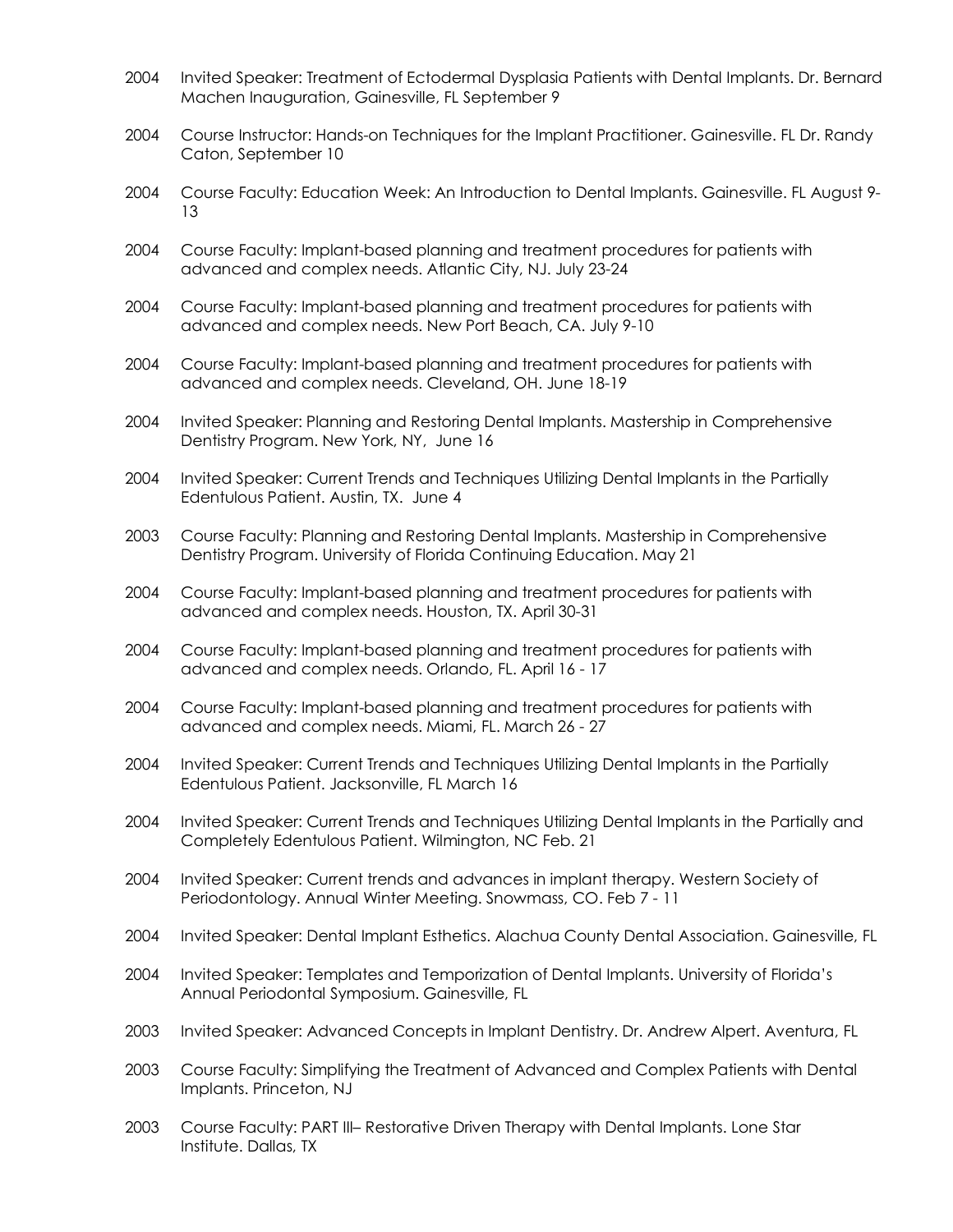- 2003 Course Faculty: Simplifying Esthetic and Implant Dentistry. Iowa City, IA Department of CE
- 2003 Course Faculty: PART II– Restorative Driven Therapy with Dental Implants. Lone Star Institute. Dallas, TX
- 2003 Course Faculty: Education Week: An Introduction to Dental Implants. New Port Beach, CA
- 2003 Course Faculty: Diagnosis, Treatment Planning and Restoration of Advanced and Complex Patients Utilizing the ITI Dental Implant System. Pittsburgh, PA
- 2003 Course Faculty: Diagnosis, Treatment Planning and Restoration of Advanced and Complex Patients Utilizing the ITI Dental Implant System. Austin, TX
- 2003 Course Faculty: Dental Implant Refresher Course: Weekend Update. Gainesville, FL.
- 2003 Invited Speaker: Current Trends with Immediate Implants. Dr. David Campbell, Lakeland, FL.
- 2003 Invited Speaker: Achieving Success with Dental Implant Esthetics. Dr. Greg Farber, Williamsville, NY.
- 2004 Course Faculty: PART I Restorative Driven Therapy with Dental Implants. Lone Star Institute. Dallas, TX
- 2003 Course Faculty: Diagnosis, Treatment Planning and Restoration of the ITI Dental Implant System. Baltimore, MD
- 2003 Invited Speaker: The synOcta Family. NAITI Annual Meeting, New Port Beach, CA.
- 2003 Invited Speaker: The TEAM Approach TO Successful Implant Dentistry. NAITI Annual Meeting, New Port Beach, CA
- 2003 Course Faculty: Achieving Esthetic Success with the ITI Dental Implant System. Philadelphia, PA
- 2003 Course Faulty: Achieving Esthetic Success with the ITI Dental Implant System. St. Louis, MO
- 2003 Course Faculty: One-Day Hands-on Course Utilizing Dental Implants. Dr. Paul Fugazzotto, Boston, MA
- 2003 Course Faculty: Diagnosis, Treatment Planning and Restoration of the ITI Dental Implant System. Ohio
- 2003 Course Faculty: PART III Restorative Driven Therapy with Dental Implants. Lone Star Institute. Dallas, TX
- 2003 Invited Speaker: Utilizing Dental Implants in the Partially Edentulous Patient. Kansas City, MO
- 2002 Invited Speaker: Planning for Esthetics, Boston, MA.
- 2002 Course Faculty: Diagnosis, Treatment Planning and Restoration of the ITI Dental Implant System. Scottsdale, AZ
- 2002 Course Faculty: Diagnosis, Treatment Planning and Restoration of the ITI Dental Implant System. Rochester, NY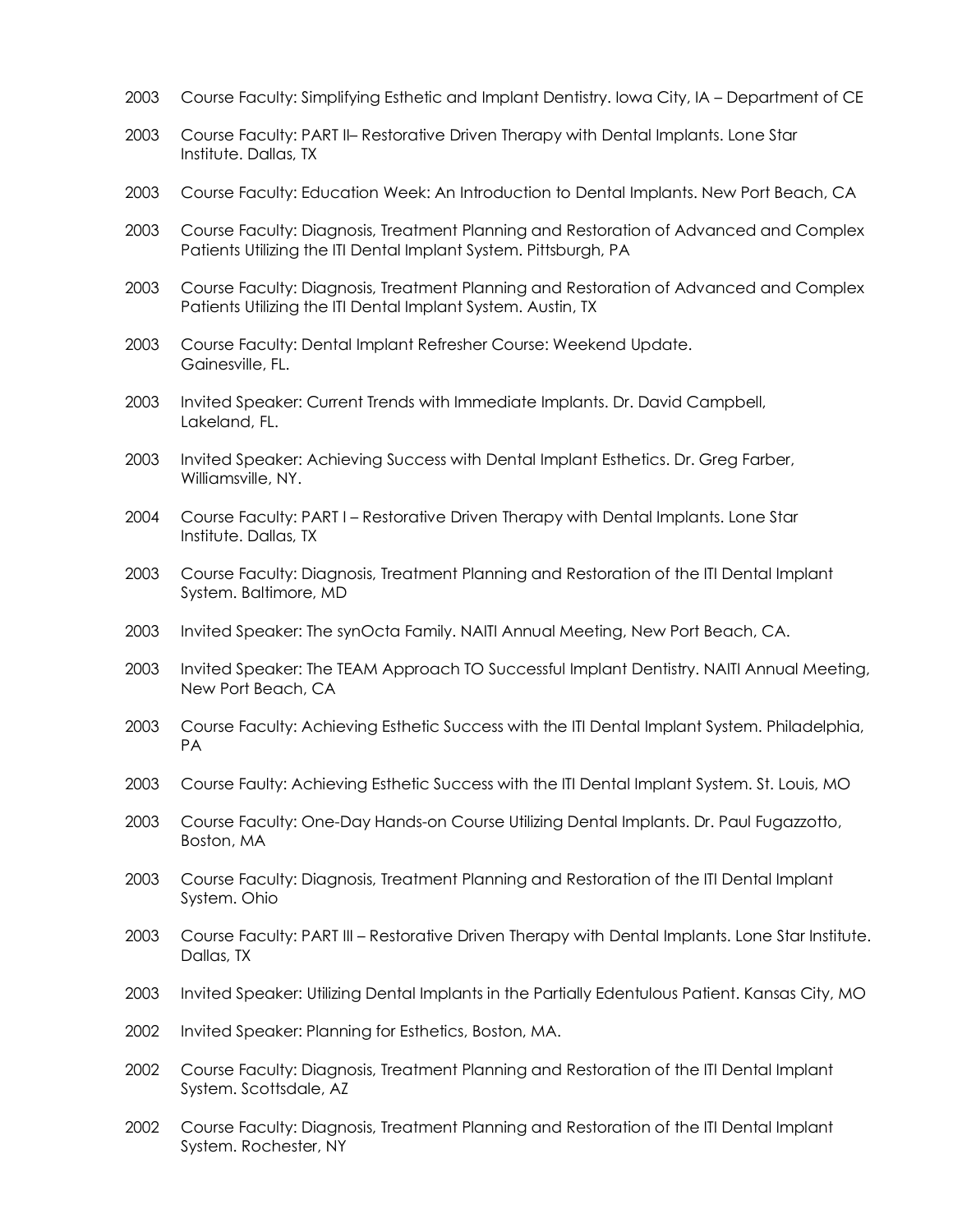- 2002 Invited Speaker: Utilizing Dental Implants in the Completely Edentulous Patient. Gary Perlman, Jacksonville, FL.
- 2002 Invited Speaker: Utilizing Dental Implants in the Partially Edentulous Patient. Gary Perlman, Jacksonville, FL.
- 2002 Course Faculty: PART II Restorative Driven Therapy with Dental Implants. Lone Star Institute. Dallas, TX
- 2002 Invited Speaker: Planning for Esthetic Implant Restorations. Baylor College of Dentistry, Graduate Prosthodontic Department, Dallas, TX
- 2002 Course Faculty: Diagnosis, Treatment Planning and Restoration of the ITI Dental Implant System. Sonesta Beach, FL
- 2002 Course Faculty: PART I Restorative Driven Therapy with Dental Implants. Lone Star Institute. Dallas, TX
- 2002 Course Faculty: Utilizing Dental Implants in the Partially Edentulous Patient. Bill Stough. St. Louis, MO.
- 2002 Course Faculty: Education Week: An Introduction to Dental Implants. Gainesville, FL.
- 2002 Course Faculty: Utilizing Dental Implants in the Partially Edentulous Patient, A Team Approach To Esthetic Success. STRAUMANN ANNUAL LECTURE. UNC, NC
- 2002 Course Faculty: Utilizing Dental Implants in the Partially Edentulous Patient. STUS. Denver, CO.
- 2002 Invited Speaker: Restorative Driven Implant Therapy: A Multidisciplinary Approach. Dr. Paul Fugazzato. Boston, MA.
- 2002 Course Faculty: Esthetics Weekend: Utilizing the ITI Dental Implant System. Gino DeSimone. Washington D.C.
- 2002 Invited Speaker: Advanced Topics Utilizing the ITI Dental Implant System. Dr. Andrew Alpert. Aventura, FL.
- 2002 Invited Speaker: Diagnosis, Treatment Planning and Restoration of the ITI Dental Implant System. Dr. Kurt VanWinkle. Indianapolis, IN
- 2002 Course Faculty: Esthetics Weekend: Utilizing Dental Implants in the Partially Edentulous Patient. STUS. Chicago, IL.
- 2002 Invited Speaker: Diagnosis and Treatment Planning with the ITI Dental Implant System. Lone Star Dental Group. Dallas, Texas
- 2002 Invited Speaker: Advanced Topics Utilizing the ITI Dental Implant System. Straumann USA and Dr. Jeff Blum. Miami, Florida
- 2002 Invited Speaker: Diagnosis and Treatment Planning with the ITI Dental Implant System. Fort Lauderdale Dental Society. Fort Lauderdale, Florida.
- 2001 Invited Speaker: Diagnosis and Treatment Planning with the ITI Dental Implant System. Straumann USA and Dr. J. Bonner. Leesburg, Florida.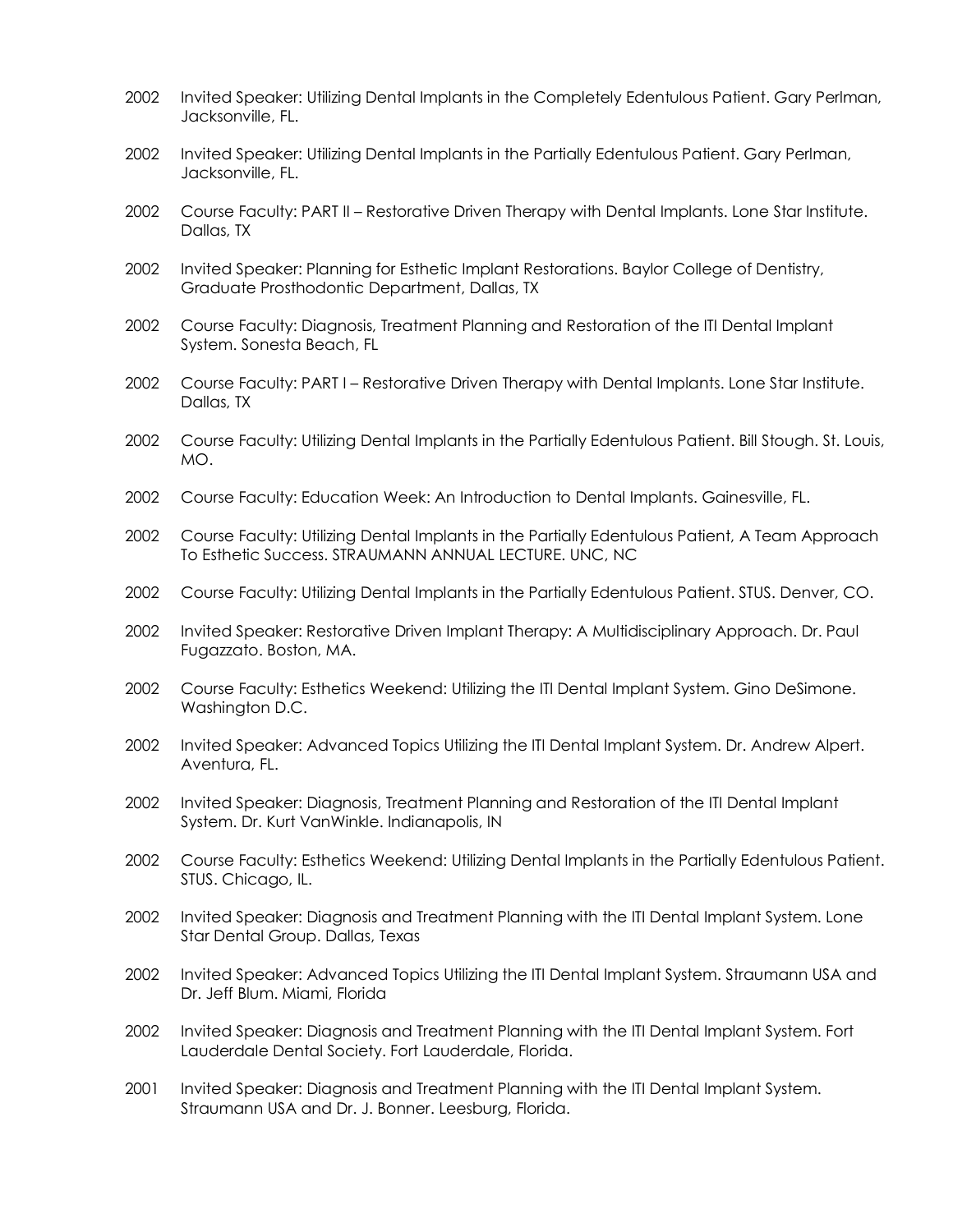- 2001 Invited Speaker: The ITI Dental Implant System. Prosthodontic Planning and Treatment Alternatives. Straumann USA. Newark, New Jersey.
- 2001 Invited Speaker: Diagnosis and Treatment Planning with the ITI Dental Implant System. Straumann USA and Dr. B. Engle. Naples, Florida.
- 2001 Invited Speaker: The ITI Dental Implant System. Prosthodontic Planning and Treatment Alternatives. Straumann USA. Williamsburg, Virginia.
- 2001 Invited Speaker: Diagnosis and Treatment Planning with the ITI Dental Implant System. Broward County Dental Association. Fort Lauderdale, Florida.
- 2001 Invited Speaker: Diagnosis and Treatment Planning with the ITI Dental Implant System, Removable Concepts. Straumann USA and Dr. D. Campbell. Lakeland, Florida.
- 2001 Invited Speaker: Diagnosis and Treatment Planning with the ITI Dental Implant System. Straumann USA and Dr. D. Tillery. Orlando, Florida.
- 2001 Invited Speaker: The ITI Dental Implant System. Prosthodontic Planning and Treatment Alternatives. Straumann USA. New York City, New York.
- 2001 Invited Speaker: The ITI Dental Implant System. Prosthodontic Planning and Treatment Alternatives. Straumann USA. Denver, Colorado.
- 2001 Invited Speaker: Diagnosis and Treatment Planning with the ITI Dental Implant System. Straumann USA and Dr. M Kirsch. Sebring, Florida.
- 2001 Invited Speaker: Diagnosis and Treatment Planning with the ITI Dental Implant System. Straumann USA and Halifax Study Group. Daytona Beach, Florida.
- 2001 Invited Speaker: Diagnosis and Treatment Planning with the ITI Dental Implant System. Straumann USA and Dr. J. Blum. Miami, Florida.
- 2000 Invited Speaker: Diagnosis and Treatment Planning with the ITI Dental Implant System. Alachua County Dental Association. Gainesville, Florida.
- 2000 Invited Speaker: Diagnosis and Treatment Planning with the ITI Dental Implant System. Straumann USA and Dr. V. Strenta. Jacksonville, Florida.
- 2000 Invited Speaker: Diagnosis and Treatment Planning with the ITI Dental Implant System, Fixed Concepts. Straumann USA and Dr. D. Campbell. Lakeland, Florida.
- 2000 Invited Speaker: Diagnosis and Treatment Planning with the ITI Dental Implant System. Straumann USA and Dr. D. Vann. Tampa, Florida.
- 2000 Invited Speaker: Diagnosis and Treatment Planning with the ITI Dental Implant System. Straumann USA and Dr. I. Zamikoff. Bradeton, Florida.
- 2000 Invited Speaker: The ITI Dental Implant System. Prosthodontic Planning and Treatment Alternatives. Straumann USA. Palm Springs, California.
- 2000 Invited Guest: Dental Talk Show. Dr. Richard Caven (Public Access). Jacksonville, Florida
- 2000 Invited Speaker: The ITI Dental Implant System. Prosthodontic Planning and Treatment Alternatives. Regeneration Technologies and Straumann USA. Cleveland, Ohio.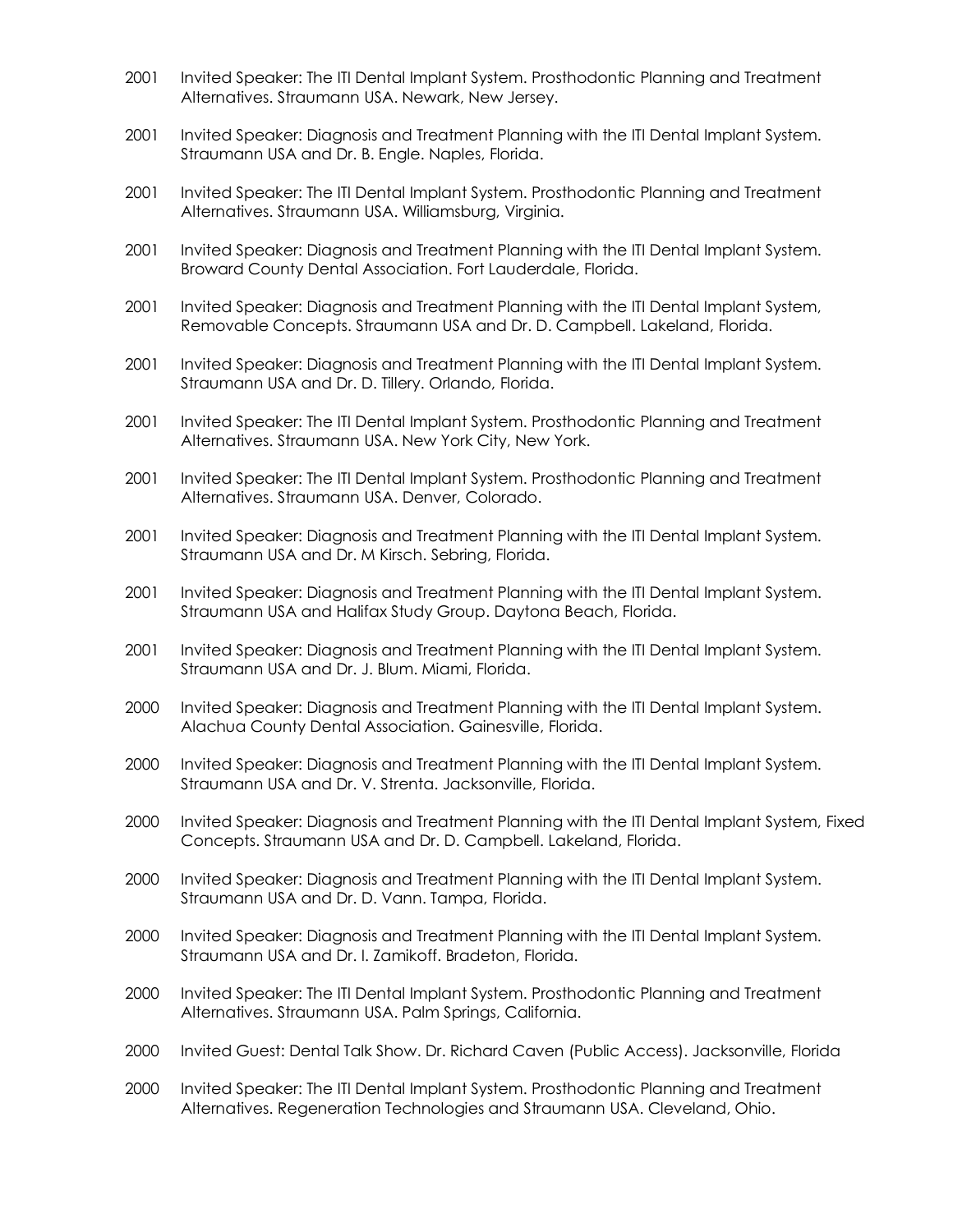- Invited Speaker: Dental Implants for the General Practitioner and Beyond. Dr. Lew Garrish. Gainesville, Florida
- Invited Speaker: Diagnosis, Treatment Planning and Restoring the Single Tooth ITI Dental Implant. Straumann USA. Gainesville, Florida
- Invited Speaker: Diagnosis and Treatment Planning Dental Implants for the General Practitioner. University of Florida CDP-20 Course. Gainesville, Florida
- 1999 Invited Speaker: Laboratory Considerations in Prosthodontics. Dallas Metroplex Study Group. Dallas, Texas

## **ITI STUDY CLUBS**

- Speaker: Diagnosis and Treatment Planning Dental Implants Gainesville, FL
- Speaker: Current Trends in Implant Rehabilitation Dallas, TX
- Speaker: Esthetic Risk Assessment Dallas, TX
- Speaker: Implant Complications Ft. Lauderdale, FL
- Speaker: Esthetic Risk Assessment Dallas, TX
- Speaker: Hybrid Solutions Naples, FL
- Speaker: Prosthetic Complications Minneapolis, MN
- Speaker: Prosthetic Complications New Jersey, NJ
- Speaker: Hybrid Solutions Boca Raton, FL
- Speaker: Prosthetic Complications The Villages, FL
- Speaker: Prosthetic Complications Denver, CO
- Speaker: Implant Esthetics, Columbus, OH
- Speaker: Prosthetic Complications Daytona Beach, FL
- Speaker: Prosthetic Complications Del Ray Beach, FL
- Speaker: Prosthetic Complications Boca Raton, FL
- Speaker: Edentulous Treatment Options San Francisco, CA
- Speaker: Pink Defects San Francisco, CA
- Speaker: Implant Complications Indianapolis, IN
- Speaker: Edentulous Treatment Options Knoxville, TN
- Speaker: Implant Complications San Antonio, TX
- Speaker: Pink Defects Dallas, TX
- Speaker: Implant Complications Boca Raton, FL